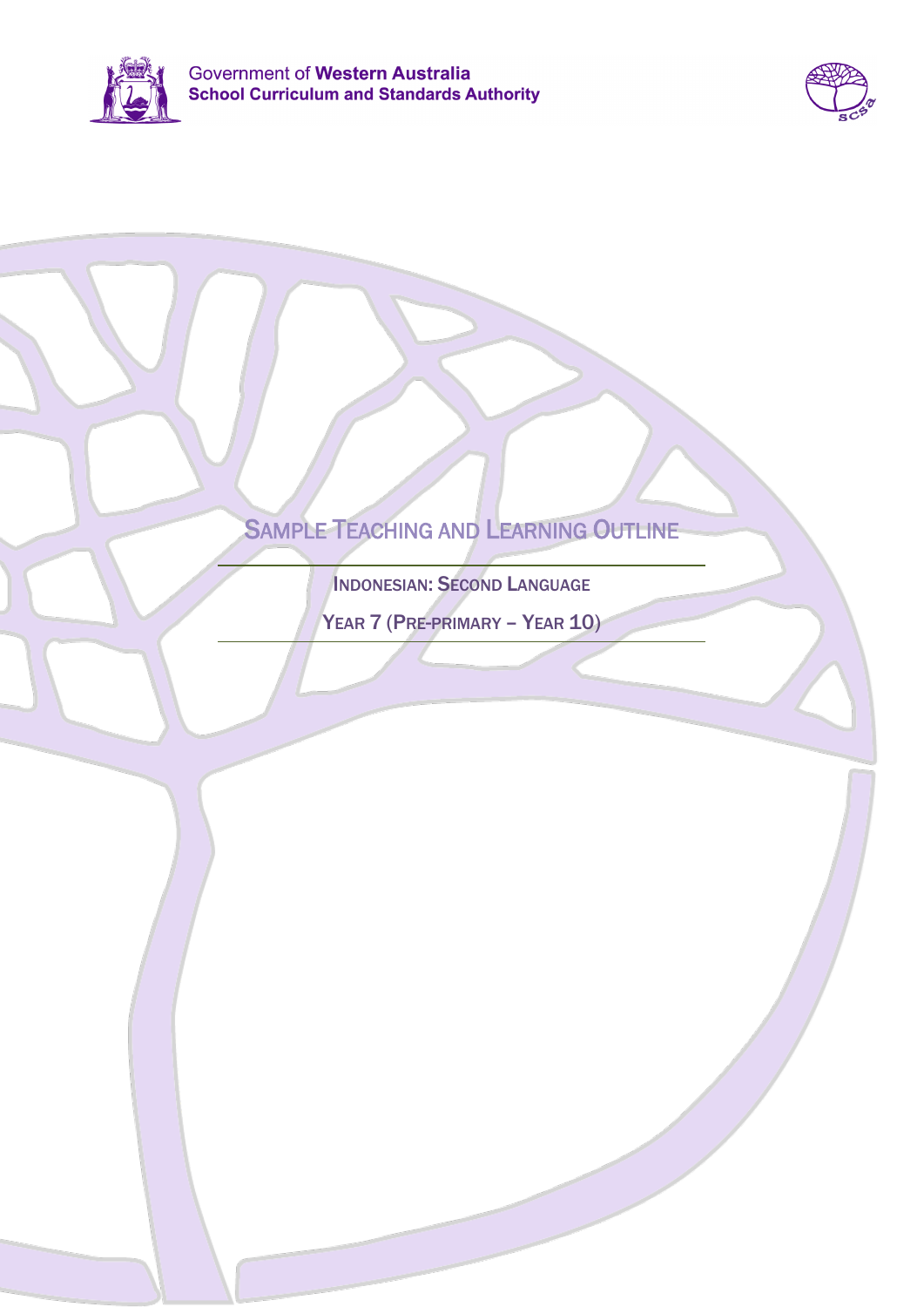Kaya. The School Curriculum and Standards Authority (the Authority) acknowledges that our offices are on Whadjuk Noongar boodjar and that we deliver our services on the country of many traditional custodians and language groups throughout Western Australia. The Authority acknowledges the traditional custodians throughout Western Australia and their continuing connection to land, waters and community. We offer our respect to Elders past and present.

#### **Copyright**

© School Curriculum and Standards Authority, 2021

This document—apart from any third party copyright material contained in it—may be freely copied, or communicated on an intranet, for noncommercial purposes in educational institutions, provided that the School Curriculum and Standards Authority (the Authority) is acknowledged as the copyright owner.

Copying or communication for any other purpose can be done only within the terms of the *Copyright Act 1968* or with prior written permission of the Authority. Copying or communication of any third party copyright material can be done only within the terms of the *Copyright Act 1968* or with permission of the copyright owners.

Any content in this document that has been derived from the Australian Curriculum may be used under the terms of the Creative Commons Attribution [4.0 International](https://creativecommons.org/licenses/by/4.0/) licence.

### **Disclaimer**

Any resources such as texts, websites and so on that may be referred to in this document are provided as examples of resources that teachers can use to support their teaching and learning programs. Their inclusion does not imply that they are mandatory or that they are the only resources relevant to the learning area syllabus.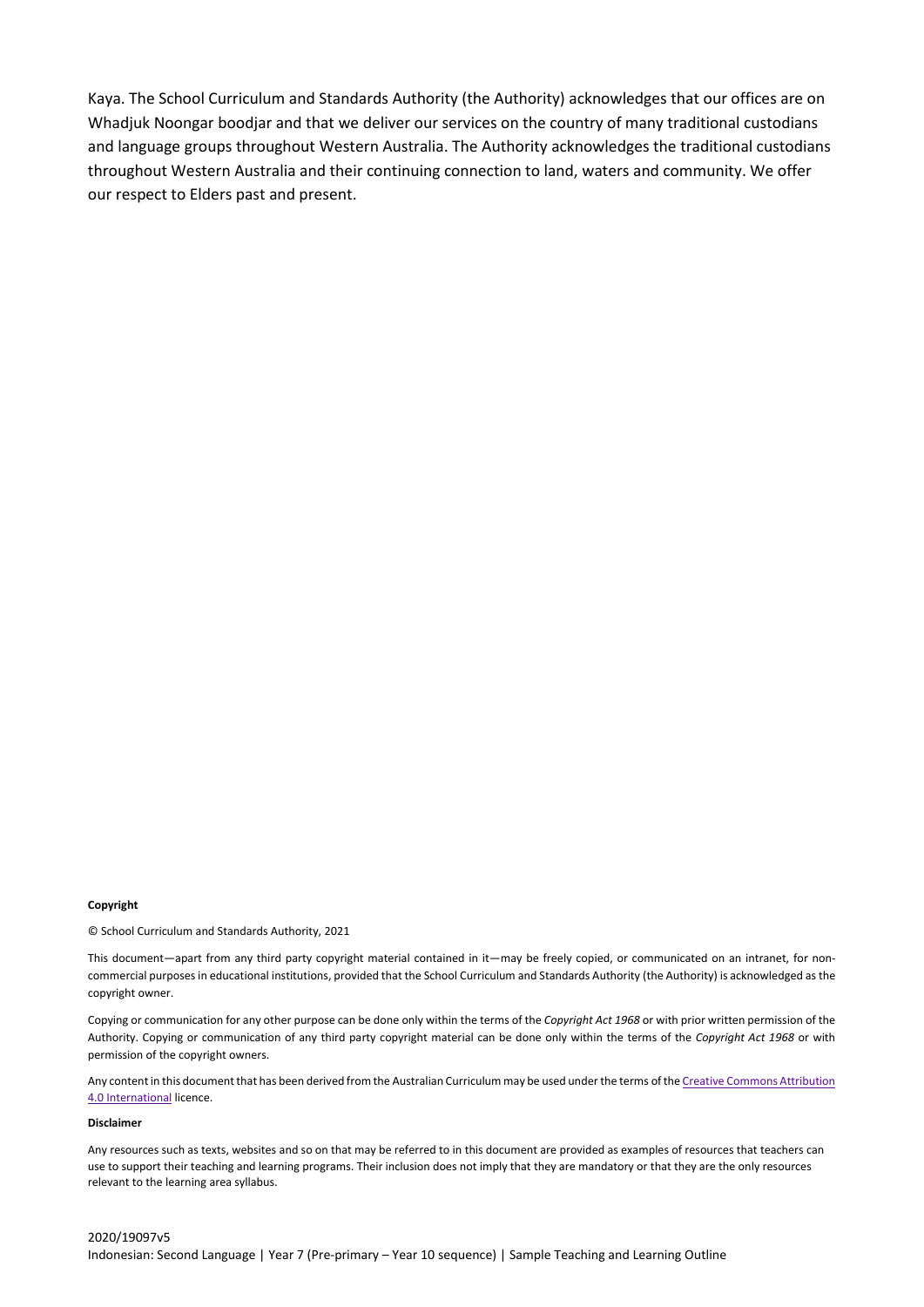This sample teaching and learning outline provides one possible approach through which the Indonesian: Second Language syllabus within the Western Australian Curriculum: Languages can be taught. Consistent with the rationale of the Languages curriculum, this outline supports students' ability to communicate proficiently in a language other than English, with essential communication skills in that language, an intercultural capability, and an understanding of the role of language and culture in human communication.

## **Time allocation on which the outline is based**

Two hours of teaching per week, over one year

## **Prior knowledge**

The sample teaching and learning outline is based on the knowledge, understandings and skills students have learned during two hours per week of Indonesian: Second Language studies from Years 3 to 6. More information related to this curriculum can be found in the Indonesian: Second Language Pre-primary to Year 10 syllabuses at [https://k10outline.scsa.wa.edu.au/home/teaching/curriculum](https://k10outline.scsa.wa.edu.au/home/teaching/curriculum-browser/languages/indonesian-p-10)[browser/languages/indonesian-p-10.](https://k10outline.scsa.wa.edu.au/home/teaching/curriculum-browser/languages/indonesian-p-10)

This sample teaching and learning outline provides a range of suggested learning activities and assessment tasks, aligned to the curriculum, through which students can apply their acquisition of knowledge, understanding and skills to the focus. The focus provides a broad context through which the content is taught. The outline suggests:

- teaching vocabulary and grammatical elements that show the breadth and depth of language and align with the curriculum
- text types relevant to the learning activities and assessments
- language learning and communication strategies relevant to the focus
- learning activities and assessments from which teachers may choose, according to their class's interests and abilities
- resources suitable to the focus.

It is not expected that teachers administer all learning activities and assessments. It is at the teacher's discretion which of the suggestions are suitable for formative and/or summative assessments. It is also at the teacher's discretion to use other activities and assessments.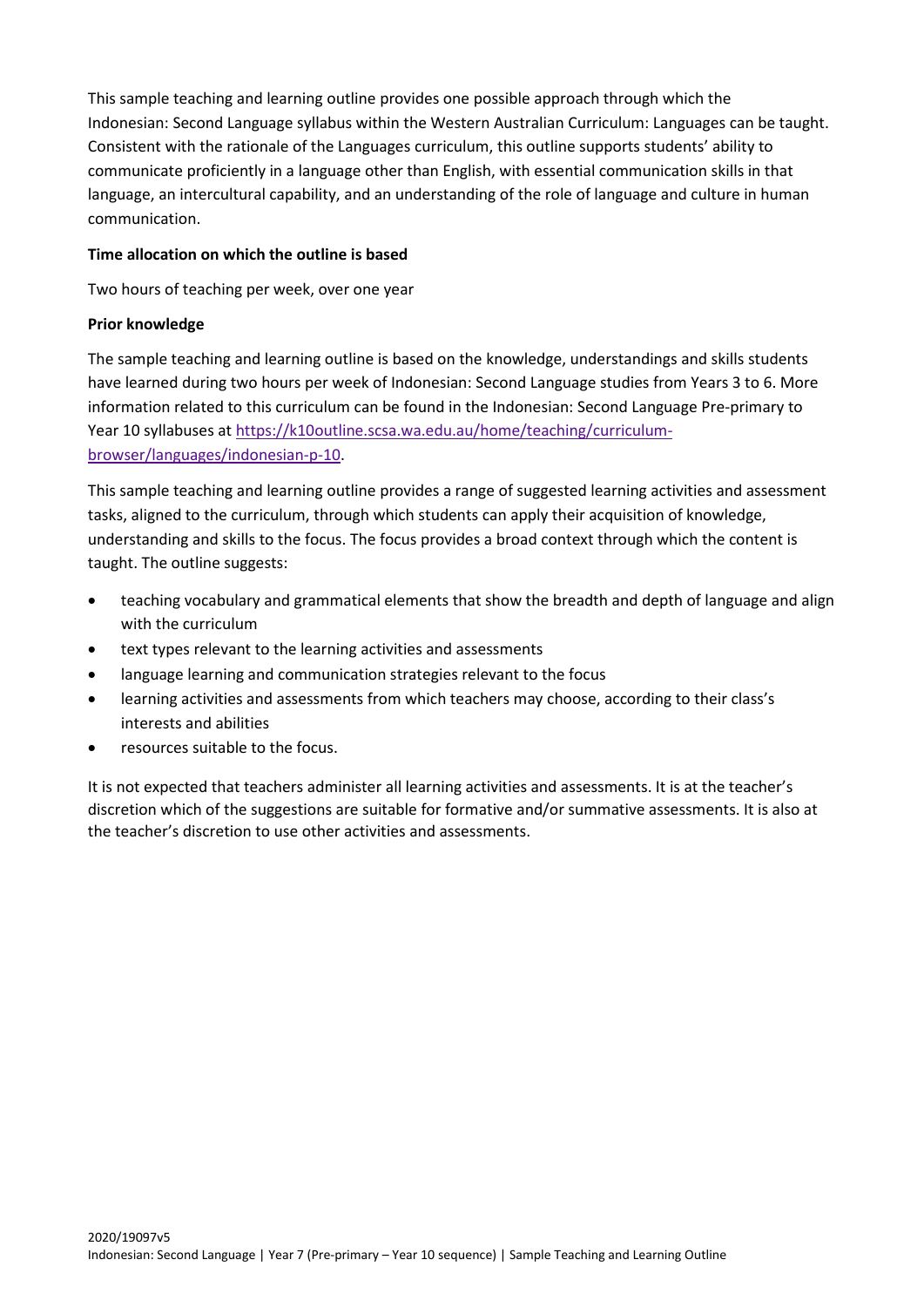|                                                                                                                                                                                                                                                                                                                                                                                                                                                                                                                                                                                                                                                                                                                                                                                                                                                                                                                                                                                                                                                                                                                                                                                                                                                                                                                                                                                                                                                                                     | Today Contanan tentang ani Kania.                                                                                                                                                                                                                                                                                                                                                                                                                                                                                                                                                                                                                                                                                                                                                                                                                                                                                                                                                                                                                                                                                                                                                                                                                                                                                                  |                                                                                                                                                                                                                                                                                                                                                                                                                                                                                                                                                                                                                                                                                                                                                                                                                                                                                                                                                                                                                                                                                                                                                                                                                                                                                                                                                                                                                                                                                                                                                                                                                                                                                                                                                                                                                                                                                                                                                                                                                                                                                                                                                                                                                                                                                                                                                                                                                                                                                                                                                                                                                                                                                                                                                                                                                                                                                 |                                                                                                                                                                                                                                                                                                                                                                                                                                                                                                                                                                                                                                                                                                                                                                                                                                                                                                                                                                                                                                                                                                                                                                                           |  |  |
|-------------------------------------------------------------------------------------------------------------------------------------------------------------------------------------------------------------------------------------------------------------------------------------------------------------------------------------------------------------------------------------------------------------------------------------------------------------------------------------------------------------------------------------------------------------------------------------------------------------------------------------------------------------------------------------------------------------------------------------------------------------------------------------------------------------------------------------------------------------------------------------------------------------------------------------------------------------------------------------------------------------------------------------------------------------------------------------------------------------------------------------------------------------------------------------------------------------------------------------------------------------------------------------------------------------------------------------------------------------------------------------------------------------------------------------------------------------------------------------|------------------------------------------------------------------------------------------------------------------------------------------------------------------------------------------------------------------------------------------------------------------------------------------------------------------------------------------------------------------------------------------------------------------------------------------------------------------------------------------------------------------------------------------------------------------------------------------------------------------------------------------------------------------------------------------------------------------------------------------------------------------------------------------------------------------------------------------------------------------------------------------------------------------------------------------------------------------------------------------------------------------------------------------------------------------------------------------------------------------------------------------------------------------------------------------------------------------------------------------------------------------------------------------------------------------------------------|---------------------------------------------------------------------------------------------------------------------------------------------------------------------------------------------------------------------------------------------------------------------------------------------------------------------------------------------------------------------------------------------------------------------------------------------------------------------------------------------------------------------------------------------------------------------------------------------------------------------------------------------------------------------------------------------------------------------------------------------------------------------------------------------------------------------------------------------------------------------------------------------------------------------------------------------------------------------------------------------------------------------------------------------------------------------------------------------------------------------------------------------------------------------------------------------------------------------------------------------------------------------------------------------------------------------------------------------------------------------------------------------------------------------------------------------------------------------------------------------------------------------------------------------------------------------------------------------------------------------------------------------------------------------------------------------------------------------------------------------------------------------------------------------------------------------------------------------------------------------------------------------------------------------------------------------------------------------------------------------------------------------------------------------------------------------------------------------------------------------------------------------------------------------------------------------------------------------------------------------------------------------------------------------------------------------------------------------------------------------------------------------------------------------------------------------------------------------------------------------------------------------------------------------------------------------------------------------------------------------------------------------------------------------------------------------------------------------------------------------------------------------------------------------------------------------------------------------------------------------------------|-------------------------------------------------------------------------------------------------------------------------------------------------------------------------------------------------------------------------------------------------------------------------------------------------------------------------------------------------------------------------------------------------------------------------------------------------------------------------------------------------------------------------------------------------------------------------------------------------------------------------------------------------------------------------------------------------------------------------------------------------------------------------------------------------------------------------------------------------------------------------------------------------------------------------------------------------------------------------------------------------------------------------------------------------------------------------------------------------------------------------------------------------------------------------------------------|--|--|
| <b>Communicating</b>                                                                                                                                                                                                                                                                                                                                                                                                                                                                                                                                                                                                                                                                                                                                                                                                                                                                                                                                                                                                                                                                                                                                                                                                                                                                                                                                                                                                                                                                | <b>Understanding</b>                                                                                                                                                                                                                                                                                                                                                                                                                                                                                                                                                                                                                                                                                                                                                                                                                                                                                                                                                                                                                                                                                                                                                                                                                                                                                                               | Suggested teaching and learning activities and assessments                                                                                                                                                                                                                                                                                                                                                                                                                                                                                                                                                                                                                                                                                                                                                                                                                                                                                                                                                                                                                                                                                                                                                                                                                                                                                                                                                                                                                                                                                                                                                                                                                                                                                                                                                                                                                                                                                                                                                                                                                                                                                                                                                                                                                                                                                                                                                                                                                                                                                                                                                                                                                                                                                                                                                                                                                      | <b>Resources</b>                                                                                                                                                                                                                                                                                                                                                                                                                                                                                                                                                                                                                                                                                                                                                                                                                                                                                                                                                                                                                                                                                                                                                                          |  |  |
| Initiate and participate in spoken and<br>written interactions with peers and known<br>adults, using rehearsed descriptive and<br>expressive language to talk about, give<br>opinions, share thoughts and feelings on<br>people, social events and school<br>experiences, for example, Saya belajar<br>bahasa Inggris.; Guru yang ideal, bersifat<br>pandai, rajin dan humoris.; Bagaimana<br>pesta hari ulang tahun dia?; Makanan di<br>kantin sekolah enak sekali.; Mudah-<br>mudahan tahun ini sekolah kita juara<br>pertandingan antar sekolah.; Maaf, saya<br>tidak bisa datang ke pesta malam ini.; Saya<br>belum pernah pergi ke Bali sedangkan<br>teman saya sering ke sana.; Seragam<br>sekolah saya tahun ini berbeda dengan<br>tahun lalu.<br>Engage in tasks and activities that involve<br>planning such as hosting an Indonesian<br>class or visitor, an excursion to an<br>Indonesian restaurant, the cinema or a<br>music concert considering options, inviting,<br>negotiation of arrangements and solving<br>problems, for example, Mau makan apa?;<br>Kita pergi ke mana?; Hari apa yang paling<br>baik?<br>Access and summarise key information and<br>supporting details from texts related to<br>aspects of their personal and social worlds<br>Organise and present information and<br>ideas on texts related to aspects of their<br>personal and social worlds, using<br>descriptive and expressive language and<br>modes of presentation to suit different | Notice how stress works in polysyllabic<br>words such as mendengarkan, melakukan,<br>pekerjaan, perumahan, dibandingkan,<br>kemauan, kesamaan and notice the use of<br>intonation in subject-focus sentences<br>Extend knowledge of context-related<br>vocabulary and additional elements of<br>grammar, including:<br>• describing qualities of people using<br>adjectives of character and<br>appearance, for example, setia, keren,<br>sabar, optimis<br>creating nouns, for example, makan-<br>an, minum-an, masak-an, baca-an<br>describing actions using me- verbs, for<br>example, Saya mau merayakan HUT<br>seeking information using a range of<br>question words, for example,<br>Bagaimana?; Di mana?; Apakah?;<br>Kapan?; Mengapa?; Sudah pernah?<br>describing state of actions, for<br>example, sudah, belum, pernah<br>making comparisons, for example,<br>sedangkan and indicating similarities<br>and differences, for example, berbeda,<br>sama dengan<br>Continue to build a metalanguage to<br>describe grammatical concepts and to<br>organise learning resources<br>Understand the structures, conventions<br>and purpose associated with a range of<br>texts created for information exchange or<br>social interaction<br>Recognise that Indonesian, like other<br>languages, continues to change over time | Students exchange information, give opinions, share thoughts and feelings on their own and others' hobbies,<br>collections and pastimes, personalities, when and where they were born (and died), pets, friends and family<br>relationships.<br><b>Teaching</b><br>Teach and reinforce with students vocabulary and grammatical elements associated with:<br>• hobbies and pastimes, for example, Kamu suka melakukan apa pada waktu luang? Pada waktu luang saya<br>bermain permainan di komputer.; Kegemaran apa yang kamu sukai? Saya suka masak makanan Jepang.<br>what instruments and sports they play, for example, Apakah kamu bisa memainkan alat musik?; Berapa lama<br>kamu bermain gitar? Saya bermain gitar di band dengan teman saya.; Pada Sabtu pagi saya belajar pencak<br>silat.; Saya sudah bermain hoki selama tiga tahun.; Hobi saya bermain bulu tangkis, membaca buku dan<br>bersepeda.<br>collections they have, for example, Saya punya koleksi musik/permainan komputer/buku.<br>• how often they participate in their hobbies, sports or pastimes, for example, Berapa kali seminggu kamu<br>bermain hoki? Saya bermain hoki tiga kali seminggu.; Saya bermain sepak bola setiap hari Minggu.<br>where they participate in their hobbies, sports or pastimes, for example, Saya bermain bola basket di stadium<br>dekat sekolah saya.<br>why they like their hobbies, sports and pastimes, for example, Saya suka bermain bola basket karena saya bisa<br>bermain dengan teman-teman saya.<br>what they used to play, or collections that they had when they were younger, for example, Ketika saya kecil<br>saya punya koleksi mobil-mobilan/boneka.<br>friends and family, for example, Apakah kamu punya sahabat? Sahabat saya pandai bermain tenis.; Apakah ibu<br>kamu seorang ibu rumah tangga? Ibu saya seorang guru, sedangkan Ayah saya seorang pilot.<br>• family relationships and personalities, for example, Saya berbeda dengan kakak saya karena dia suka bermain<br>hoki dan saya suka bermain sepak bola.; Ibu saya lebih sabar daripada Ayah saya.<br>• when and where someone was born (and died), for example, Ibu saya lahir pada tahun 1970 di Jakarta.; Hari<br>ulang tahun saya besok tanggal 30 Mei.; Kakek saya meninggal dunia pada tahun 2013.<br>• how many and what type of pets they have and used to have, for example, Apakah kamu punya binatang<br>kesayangan? Saya punya dua anjing.; Saya pernah punya kucing berbulu hitam dan putih.<br>Discuss with students:<br>popular hobbies, sports and pastimes among young Indonesians<br>popular Indonesian pets.<br><b>Text types</b><br>For the learning activities and assessments selected, expose students to, and teach as required, the textual<br>conventions of the following: application, biography, chart, description, email, form, identity card, oral | <b>Audiovisual texts</b><br>https://app.education.nsw.gov.au/rap/r<br>esource/access/9b8267fc-2c8a-497a-<br>b85c-7d37784c98b5/1 - Basa Basi -<br>Kenalkan - People introduce<br>themselves and give information about<br>their families and hobbies.<br>https://www.youtube.com/watch?v=<br>oma8jK QL3k - Learning Indonesian<br>- Hobby - How to ask and respond to<br>questions about hobbies.<br>https://www.youtube.com/watch?v=51<br>S1hhEnoLM - Indonesian hobbies - A<br>young Australian teenage boy talks<br>about his hobbies.<br>https://www.youtube.com/watch?v=<br>PZXnMsHN5PM - HOW TO TALK<br>ABOUT YOUR HOBBIES IN<br>INDONESIAN? - View images about<br>activities to do, then listen to a<br>dialogue and respond to questions.<br>https://www.youtube.com/watch?v=vk<br>euh-jwBv0 - Berhasil! Sepak Takraw<br>Sumbang Emas ke-31 Indonesia Asian<br>Games - News item about Indonesia's<br>sepak takraw team winning gold at the<br>Asian games.<br><b>Online resources</b><br>https://quizlet.com/92092351/hobi-<br>hobi-saya-flash-cards/ - Quizlet<br>practise vocabulary and grammar<br>quizzes about hobbies and interests.<br>https://quizlet.com/au/395589745/b |  |  |
| audiences and contexts<br>Translate texts and compare their own<br>translation to those of classmates noticing<br>when it is difficult to transfer meaning from<br>one language to the other                                                                                                                                                                                                                                                                                                                                                                                                                                                                                                                                                                                                                                                                                                                                                                                                                                                                                                                                                                                                                                                                                                                                                                                                                                                                                        | due to influences such as globalisation and<br>technology<br>Understand that language use reflects<br>cultural expression, assumptions and                                                                                                                                                                                                                                                                                                                                                                                                                                                                                                                                                                                                                                                                                                                                                                                                                                                                                                                                                                                                                                                                                                                                                                                         | presentation, personal profile, short talk, speech, summary, survey.<br>Language learning and communication strategies<br>Strategies relevant to this focus include:<br>• using key words, context, visual clues (including pictures and non-verbal signals) to guess meaning                                                                                                                                                                                                                                                                                                                                                                                                                                                                                                                                                                                                                                                                                                                                                                                                                                                                                                                                                                                                                                                                                                                                                                                                                                                                                                                                                                                                                                                                                                                                                                                                                                                                                                                                                                                                                                                                                                                                                                                                                                                                                                                                                                                                                                                                                                                                                                                                                                                                                                                                                                                                   | inatang-peliharaan-saya-flash-cards/<br>- Quizlet - Binatang Peliharaan Saya<br>- Read about two pet poodles, then<br>practise vocabulary and grammar<br>quizzes about pets.                                                                                                                                                                                                                                                                                                                                                                                                                                                                                                                                                                                                                                                                                                                                                                                                                                                                                                                                                                                                              |  |  |
|                                                                                                                                                                                                                                                                                                                                                                                                                                                                                                                                                                                                                                                                                                                                                                                                                                                                                                                                                                                                                                                                                                                                                                                                                                                                                                                                                                                                                                                                                     |                                                                                                                                                                                                                                                                                                                                                                                                                                                                                                                                                                                                                                                                                                                                                                                                                                                                                                                                                                                                                                                                                                                                                                                                                                                                                                                                    |                                                                                                                                                                                                                                                                                                                                                                                                                                                                                                                                                                                                                                                                                                                                                                                                                                                                                                                                                                                                                                                                                                                                                                                                                                                                                                                                                                                                                                                                                                                                                                                                                                                                                                                                                                                                                                                                                                                                                                                                                                                                                                                                                                                                                                                                                                                                                                                                                                                                                                                                                                                                                                                                                                                                                                                                                                                                                 |                                                                                                                                                                                                                                                                                                                                                                                                                                                                                                                                                                                                                                                                                                                                                                                                                                                                                                                                                                                                                                                                                                                                                                                           |  |  |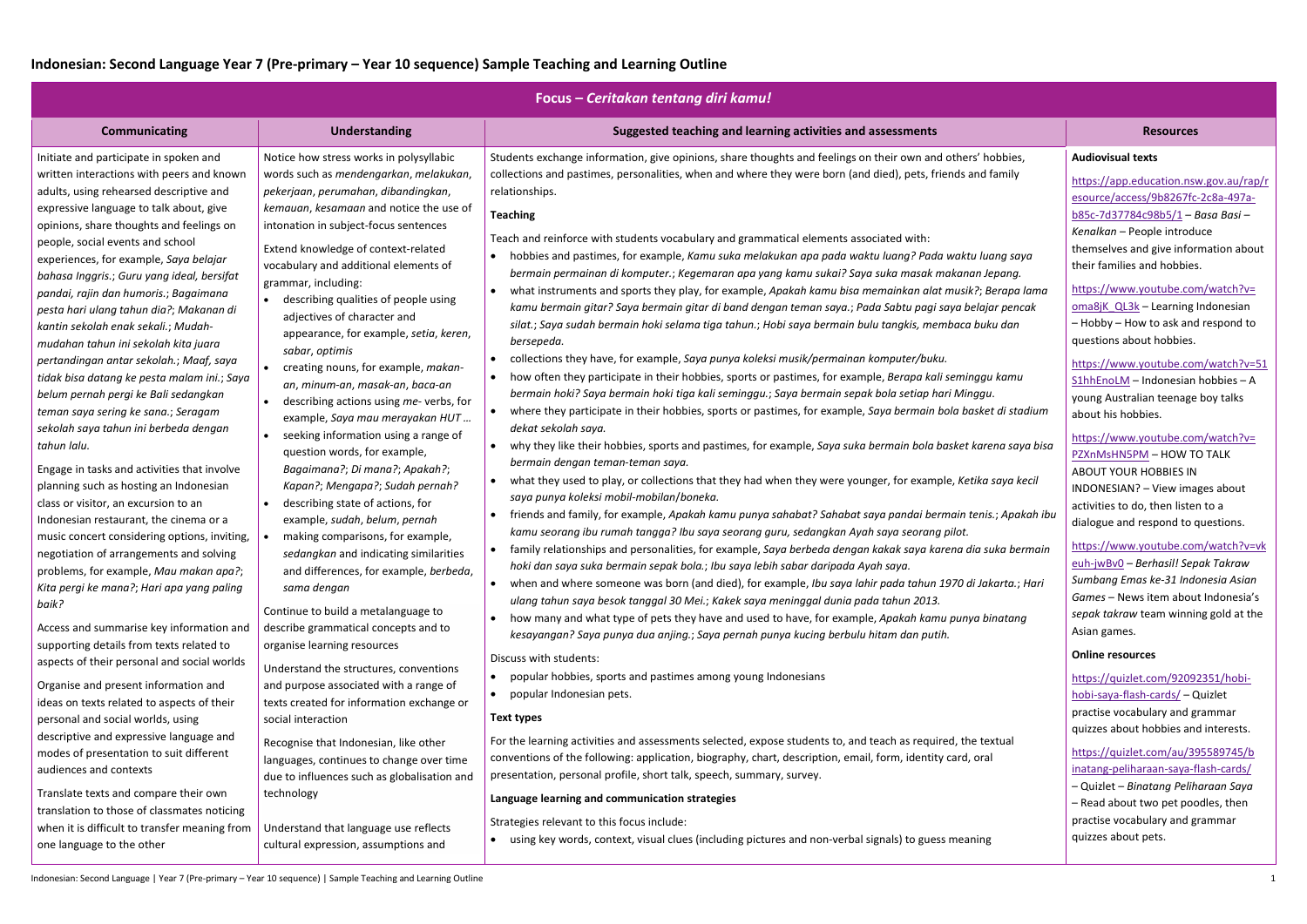| Focus - Ceritakan tentang diri kamu!                                                                                                                                                                                                                                                                                                                                                                                                                                                                                 |                                                     |                                                                                                                                                                                                                                                                                                                                                                                                                                                                                                                                                                                                                                                                                                                                                                                                                                                                                                                                                                                                                                                                                                                                                                                                                                                                                                                                                                                                                                                                                                                                                                                                                                                                                                                                                                                                                                                                              |                  |  |
|----------------------------------------------------------------------------------------------------------------------------------------------------------------------------------------------------------------------------------------------------------------------------------------------------------------------------------------------------------------------------------------------------------------------------------------------------------------------------------------------------------------------|-----------------------------------------------------|------------------------------------------------------------------------------------------------------------------------------------------------------------------------------------------------------------------------------------------------------------------------------------------------------------------------------------------------------------------------------------------------------------------------------------------------------------------------------------------------------------------------------------------------------------------------------------------------------------------------------------------------------------------------------------------------------------------------------------------------------------------------------------------------------------------------------------------------------------------------------------------------------------------------------------------------------------------------------------------------------------------------------------------------------------------------------------------------------------------------------------------------------------------------------------------------------------------------------------------------------------------------------------------------------------------------------------------------------------------------------------------------------------------------------------------------------------------------------------------------------------------------------------------------------------------------------------------------------------------------------------------------------------------------------------------------------------------------------------------------------------------------------------------------------------------------------------------------------------------------------|------------------|--|
| <b>Communicating</b>                                                                                                                                                                                                                                                                                                                                                                                                                                                                                                 | <b>Understanding</b>                                | Suggested teaching and learning activities and assessments                                                                                                                                                                                                                                                                                                                                                                                                                                                                                                                                                                                                                                                                                                                                                                                                                                                                                                                                                                                                                                                                                                                                                                                                                                                                                                                                                                                                                                                                                                                                                                                                                                                                                                                                                                                                                   | <b>Resources</b> |  |
| Interact and engage with members of the<br>Indonesian-speaking community to share<br>and compare aspects of culture that affect<br>communication and notice how their own<br>culture impacts on language use, for<br>example, ways of expressing feelings or<br>politeness protocols associated with social<br>events<br>Consider how their own biography,<br>including personal experiences, family<br>origins, traditions and beliefs, interests and<br>experience, influences their identity and<br>communication | perspectives such as gotong-royong and<br>jam karet | • developing skills to work with others<br>check dictionary for meaning of words.<br>Learning activities and assessments<br>In teaching the content, choose from the following and instruct/require students to:<br>discuss popular Indonesian hobbies, pastimes and sports and reflect on why they are popular<br>survey a classmate about their hobbies and pastimes<br>$\bullet$<br>ask and give information about hobbies and pastimes<br>express opinions, give reasons and understand another's point of view about hobbies and pastimes<br>make arrangements and plans with others to work together on their hobbies<br>$\bullet$<br>give a short talk about their hobbies and pastimes<br>$\bullet$<br>write an email to a new Indonesian friend, introducing themselves and giving some personal information<br>$\bullet$<br>access and summarise information from written or spoken texts about hobbies and pastimes<br>read texts describing people, summarise the information, propose 'perfect matches' and justify their choices<br>$\bullet$<br>describe a family member orally or in writing<br>listen to or read descriptions of people's hobbies and pastimes and decide who they would (not) like as a friend<br>and why<br>write a biography of a (grand) parent or sibling<br>$\bullet$<br>research a famous Indonesian artist or historical figure and give a presentation about him/her<br>complete a passport application or identity card from a description of a person<br>$\bullet$<br>write and/or give a speech as if they were their pet or an imaginary pet<br>$\bullet$<br>reflect on their life story, including their family origins, and how these influence their world view and the way<br>they communicate<br>• reflect on how their language use, related to the focus of themselves and others, has evolved since primary<br>school. |                  |  |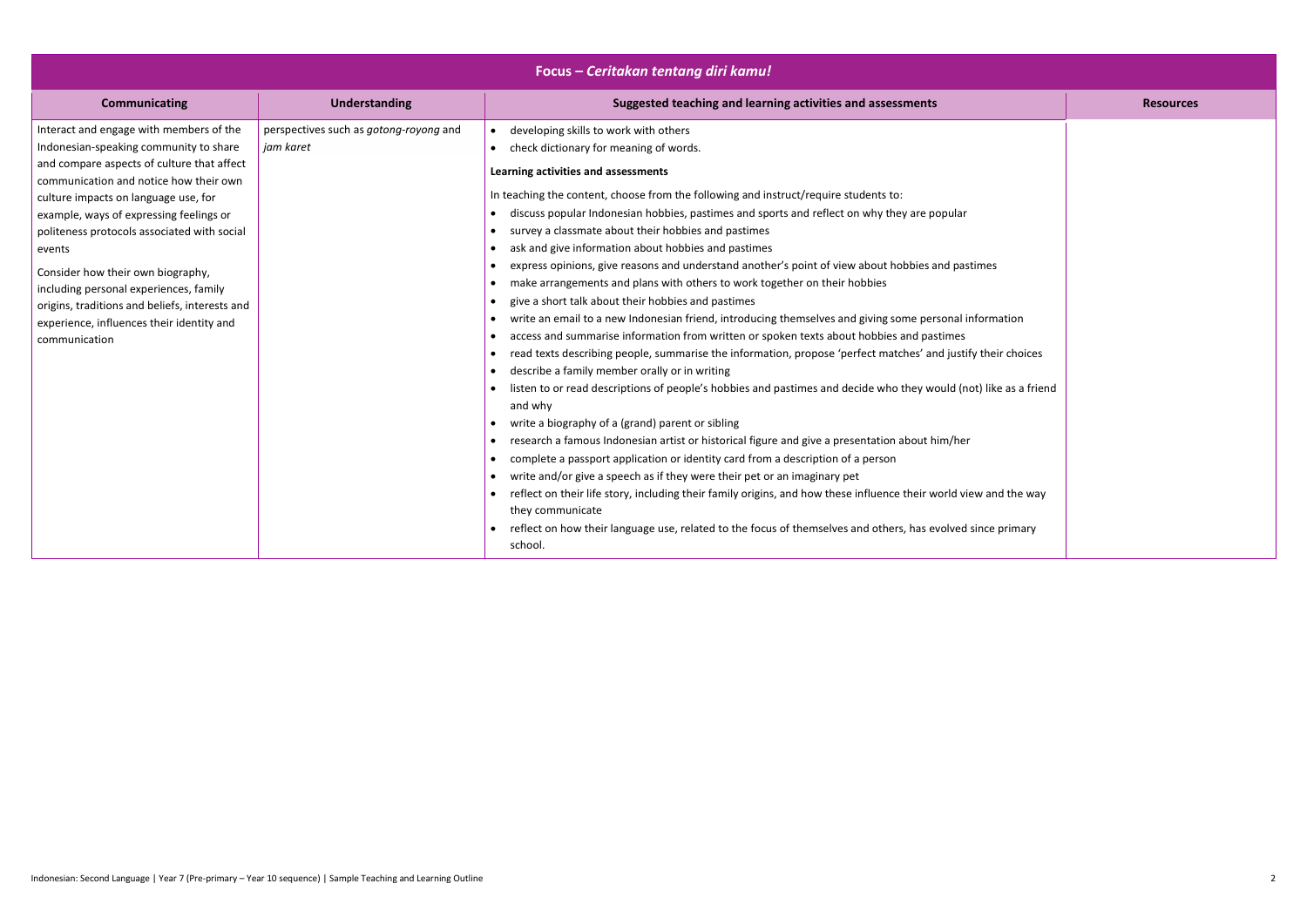| Focus - Ayo ke sekolah!                                                                                                                                                                                                                                                                                                                                                                                                                                                                                                                                                                                                                                                                                                                                                                                                                                                                                                                                                                                                                                                                                                                                                                                                                                            |                                                                                                                                                                                                                                                                                                                                                                                                                                                                                                                                                                                                                                                                                                                                                                                                                                                                                                                                                                                                                                                 |                                                                                                                                                                                                                                                                                                                                                                                                                                                                                                                                                                                                                                                                                                                                                                                                                                                                                                                                                                                                                                                                                                                                                                                                                                                                                                                                                                                                                                                                                                                                                                                                                                                                                                                                                                                                                                                                                                                                                                                                                                                                                                                                                                                                                                                                                                                                                                                                                                                                                                                                                                                                                                                                          |                                                                                                                                                                                                                                                                                                                                                                                                                                                                                                                                                                                                                                                                                                                                                                                                                                                                                                                                                                                                                                        |  |
|--------------------------------------------------------------------------------------------------------------------------------------------------------------------------------------------------------------------------------------------------------------------------------------------------------------------------------------------------------------------------------------------------------------------------------------------------------------------------------------------------------------------------------------------------------------------------------------------------------------------------------------------------------------------------------------------------------------------------------------------------------------------------------------------------------------------------------------------------------------------------------------------------------------------------------------------------------------------------------------------------------------------------------------------------------------------------------------------------------------------------------------------------------------------------------------------------------------------------------------------------------------------|-------------------------------------------------------------------------------------------------------------------------------------------------------------------------------------------------------------------------------------------------------------------------------------------------------------------------------------------------------------------------------------------------------------------------------------------------------------------------------------------------------------------------------------------------------------------------------------------------------------------------------------------------------------------------------------------------------------------------------------------------------------------------------------------------------------------------------------------------------------------------------------------------------------------------------------------------------------------------------------------------------------------------------------------------|--------------------------------------------------------------------------------------------------------------------------------------------------------------------------------------------------------------------------------------------------------------------------------------------------------------------------------------------------------------------------------------------------------------------------------------------------------------------------------------------------------------------------------------------------------------------------------------------------------------------------------------------------------------------------------------------------------------------------------------------------------------------------------------------------------------------------------------------------------------------------------------------------------------------------------------------------------------------------------------------------------------------------------------------------------------------------------------------------------------------------------------------------------------------------------------------------------------------------------------------------------------------------------------------------------------------------------------------------------------------------------------------------------------------------------------------------------------------------------------------------------------------------------------------------------------------------------------------------------------------------------------------------------------------------------------------------------------------------------------------------------------------------------------------------------------------------------------------------------------------------------------------------------------------------------------------------------------------------------------------------------------------------------------------------------------------------------------------------------------------------------------------------------------------------------------------------------------------------------------------------------------------------------------------------------------------------------------------------------------------------------------------------------------------------------------------------------------------------------------------------------------------------------------------------------------------------------------------------------------------------------------------------------------------------|----------------------------------------------------------------------------------------------------------------------------------------------------------------------------------------------------------------------------------------------------------------------------------------------------------------------------------------------------------------------------------------------------------------------------------------------------------------------------------------------------------------------------------------------------------------------------------------------------------------------------------------------------------------------------------------------------------------------------------------------------------------------------------------------------------------------------------------------------------------------------------------------------------------------------------------------------------------------------------------------------------------------------------------|--|
| <b>Communicating</b>                                                                                                                                                                                                                                                                                                                                                                                                                                                                                                                                                                                                                                                                                                                                                                                                                                                                                                                                                                                                                                                                                                                                                                                                                                               | <b>Understanding</b>                                                                                                                                                                                                                                                                                                                                                                                                                                                                                                                                                                                                                                                                                                                                                                                                                                                                                                                                                                                                                            | Suggested teaching and learning activities and assessments                                                                                                                                                                                                                                                                                                                                                                                                                                                                                                                                                                                                                                                                                                                                                                                                                                                                                                                                                                                                                                                                                                                                                                                                                                                                                                                                                                                                                                                                                                                                                                                                                                                                                                                                                                                                                                                                                                                                                                                                                                                                                                                                                                                                                                                                                                                                                                                                                                                                                                                                                                                                               | <b>Resources</b>                                                                                                                                                                                                                                                                                                                                                                                                                                                                                                                                                                                                                                                                                                                                                                                                                                                                                                                                                                                                                       |  |
| Initiate and participate in spoken and<br>written interactions with peers and known<br>adults, using rehearsed descriptive and<br>expressive language to talk about, give<br>opinions, share thoughts and feelings on<br>people, social events and school<br>experiences, for example, Saya belajar<br>bahasa Inggris.; Guru yang ideal, bersifat<br>pandai, rajin dan humoris.; Bagaimana<br>pesta hari ulang tahun dia?; Makanan di<br>kantin sekolah enak sekali.; Mudah-<br>mudahan tahun ini sekolah kita juara<br>pertandingan antar sekolah.; Maaf, saya<br>tidak bisa datang ke pesta malam ini.; Saya<br>belum pernah pergi ke Bali sedangkan<br>teman saya sering ke sana.; Seragam<br>sekolah saya tahun ini berbeda dengan<br>tahun lalu.<br>Engage in tasks and activities that involve<br>planning such as hosting an Indonesian<br>class or visitor, an excursion to an<br>Indonesian restaurant, the cinema or a<br>music concert considering options, inviting,<br>negotiation of arrangements and solving<br>problems, for example, Mau makan apa?;<br>Kita pergi ke mana?; Hari apa yang paling<br>baik?<br>Access and summarise key information and<br>supporting details from texts related to<br>aspects of their personal and social worlds | Notice how stress works in polysyllabic<br>words such as mendengarkan, melakukan,<br>pekerjaan, perumahan, dibandingkan,<br>kemauan, kesamaan and notice the use of<br>intonation in subject-focus sentences<br>Extend knowledge of context-related<br>vocabulary and additional elements of<br>grammar, including:<br>describing qualities of people using<br>adjectives of character and<br>appearance, for example, setia, keren,<br>sabar, optimis<br>creating nouns, for example, makan-<br>an, minum-an, masak-an, baca-an<br>describing actions using me- verbs, for<br>example, Saya mau merayakan HUT<br>seeking information using a range of<br>question words, for example,<br>Bagaimana?; Di mana?; Apakah?;<br>Kapan?; Mengapa?; Sudah pernah?<br>adding further information using<br>embedded clauses with yang<br>accepting or declining invitations, for<br>example, mau ikut, maaf, sayang<br>well-wishing, for example, <i>mudah-</i><br>mudahan, semoga<br>describing state of actions, for<br>example, sudah, belum, pernah | Students exchange information, give opinions, share thoughts and feelings on their school subjects, timetables, the<br>school and its canteen, and before and after school activities. Students also plan for a member of the<br>Indonesian-speaking community to talk about their school experiences and then compare with their own<br>experience.<br><b>Teaching</b><br>Teach and reinforce with students vocabulary and grammatical elements associated with:<br>school subjects, times and timetables, for example, Ada berapa mata pelajaraan di sekolah?; Sekolah kami<br>mulai pada jam sembilan pagi.; Mata pelajaran petama saya hari ini adalah matematika.; Kapan kamu belajar<br>Bahasa Inggris?; Ari tidak suka pelajaran Fisika karena pelajaran itu sukar baginya.; Saya suka musik karena<br>guru musik baik hati.; Saya lebih suka belajar matematika daripada Bahasa Inggris.; Sekolah kami selesai pada<br>jam tiga sore.<br>before, during and after school activities, for example, Saya bangun pada jam enam pagi terus mandi dan pakai<br>seragam sekolah.; Sebelum sekolah saya berlatih piano.; Di sekolah saya ikut kompetisi catur di klub catur.;<br>Kelas kami akan mengadakan barbeque pada hari Jumat siang.; Sesudah sekolah kamu melakukan apa?<br>Sesudah sekolah saya suka bermain dengan teman.<br>schools, their locations, getting there, buildings and rules, for example, Sekolah kami sekolah SMP di Como.;<br>Saya naik bis ke sekolah, sedangkan teman saya naik kereta.; Di sekolah kami ada perpustakaan di mana kami<br>dapat membaca buku.; Di sekolah kami harus memakai seragam.; Kami tidak boleh makan di ruang kelas.<br>school canteen, menu options for special occasions, for example, Kamu mau makan apa hari ini? Saya mau<br>$\bullet$<br>makan mie goreng.; Makanan favorite saya pie dengan kecap.; Saya belum coba pizza dari kantin.; Apakah ada<br>jus jeruk?; Kue yang manis itu enak sekali.<br>school events like sporting, cooking or music competitions, school plays, movie nights, barbeques or dances, for<br>example, Kapan kamu ikut pertandingan bola basket antar sekolah? Besok saya akan ikut pertandingan bola<br>basket antar sekolah.; Kelas saya akan mengadakan pertandingan memasak hari ini.; Apakah kamu mau ikut<br>menonton sandiwara sekolah besok malam? Maaf, saya tidak bisa.; Mudah-mudahan sekolah kita menang<br>pertandingan sepak bola antar sekolah.<br>past school experiences, for example, Saya masuk Taman kanak-kanak di Manjimup pada tahun 2014. Di<br>sekolah itu ada dua ruang kelas.; Nama guru saya Ibu Martin. Dia guru favorit saya karena dia baik hati. | <b>Audiovisual texts</b><br>https://www.youtube.com/watch?v=Sb<br>aOE-QXyMo Karyn Putri - Hari Pertama<br>Masuk SMP! - Karyn prepares for, and<br>shares her experience of, her first day at<br>SMP.<br>https://www.youtube.com/watch?v=vG<br>TeBJaBj6U - Karyn Putri - Jajanan<br>Favorit di Sekolah - Karyn visits a<br>warung and buys some of her favourite<br>foods and drinks during a break at<br>school.<br>https://www.youtube.com/watch?v=PP<br>PiW7SUfts - Lagu Wajib masuk pertama<br>ke sekolah - The Minister for Education<br>and Culture has made it compulsory for<br>all schools to play the song Hari Pertama<br>Masuk Sekolah on the first day of the<br>school year to welcome new students.<br>https://www.youtube.com/watch?v=yp<br>SyNoxM3C0 - Lirik lagu hari pertama ke<br>sekolah (MPLS).<br>https://www.youtube.com/watch?v= A<br>HnNB2n Pk Wajib Belajar - Merapti<br>Choir - This national song is played at<br>the National Education Day ceremonies<br>on 2 <sup>nd</sup> May each year to commemorate |  |
| Organise and present information and<br>ideas on texts related to aspects of their<br>personal and social worlds, using<br>descriptive and expressive language and<br>modes of presentation to suit different                                                                                                                                                                                                                                                                                                                                                                                                                                                                                                                                                                                                                                                                                                                                                                                                                                                                                                                                                                                                                                                      | making comparisons, for example,<br>sedangkan and indicating similarities<br>and differences, for example, berbeda,<br>sama dengan<br>Continue to build a metalanguage to                                                                                                                                                                                                                                                                                                                                                                                                                                                                                                                                                                                                                                                                                                                                                                                                                                                                       | Discuss with students:<br>Indonesian school subjects and how the names of some subjects are abbreviated<br>hours and days spent at school<br>$\bullet$<br>the time school starts and finishes in Australia and Indonesia<br>$\bullet$<br>compulsory years of schooling in Australia and Indonesia<br>$\bullet$                                                                                                                                                                                                                                                                                                                                                                                                                                                                                                                                                                                                                                                                                                                                                                                                                                                                                                                                                                                                                                                                                                                                                                                                                                                                                                                                                                                                                                                                                                                                                                                                                                                                                                                                                                                                                                                                                                                                                                                                                                                                                                                                                                                                                                                                                                                                                           | Ki Hajar Dewantara the founder of the<br>Taman Siswa Education system.<br>https://www.youtube.com/watch?v=1G<br>3 jD2UbcA - Indonesia Raya - The<br>Indonesian National Anthem.                                                                                                                                                                                                                                                                                                                                                                                                                                                                                                                                                                                                                                                                                                                                                                                                                                                        |  |
| audiences and contexts<br>Respond to a range of imaginative texts by<br>expressing opinions about the themes and<br>key ideas, values and techniques used to<br>engage and entertain audiences<br>Create and present simple, individual and<br>shared imaginative texts such as songs,<br>poems, plays or stories that involve                                                                                                                                                                                                                                                                                                                                                                                                                                                                                                                                                                                                                                                                                                                                                                                                                                                                                                                                     | describe grammatical concepts and to<br>organise learning resources<br>Understand the structures, conventions<br>and purpose associated with a range of<br>texts created for information exchange or<br>social interaction                                                                                                                                                                                                                                                                                                                                                                                                                                                                                                                                                                                                                                                                                                                                                                                                                      | year levels, age groups and stages of schooling, for example, TK, SD, SMP, SMA<br>$\bullet$<br>the school year and school holidays<br>$\bullet$<br>the role played by Raden Ayu Kartini and Ki Hajar Dewantara, two of Indonesia's national heroes who<br>$\bullet$<br>supported education for all Indonesians<br>school canteens and food vendors<br>$\bullet$<br>school assemblies and special ceremonies.<br>$\bullet$                                                                                                                                                                                                                                                                                                                                                                                                                                                                                                                                                                                                                                                                                                                                                                                                                                                                                                                                                                                                                                                                                                                                                                                                                                                                                                                                                                                                                                                                                                                                                                                                                                                                                                                                                                                                                                                                                                                                                                                                                                                                                                                                                                                                                                                | https://schoolsequella.det.nsw.edu.au/fi<br>le/9b8267fc-2c8a-497a-b85c-<br>7d37784c98b5/1/basa-<br>basi.zip/14504 02.htm - Basa basi -<br>Sudah siap? - Nitra and Agus wake up,<br>have breakfast and get ready for the<br>day.<br>Basa basi - Sudah siap? activity sheet.                                                                                                                                                                                                                                                                                                                                                                                                                                                                                                                                                                                                                                                                                                                                                             |  |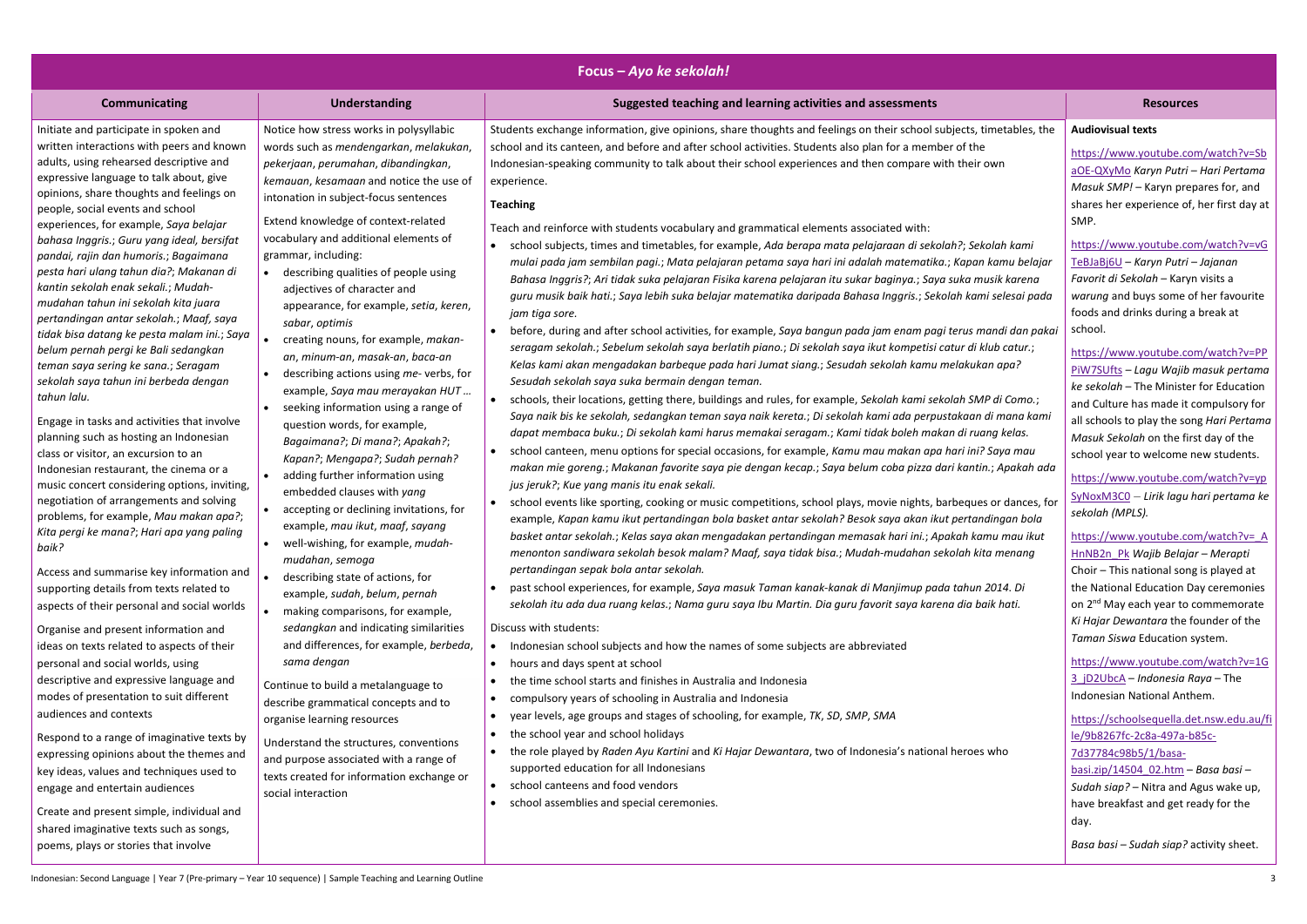|                                                |                                               | Focus – Ayo ke sekolah!                                                                                              |                                                   |
|------------------------------------------------|-----------------------------------------------|----------------------------------------------------------------------------------------------------------------------|---------------------------------------------------|
| <b>Communicating</b>                           | <b>Understanding</b>                          | Suggested teaching and learning activities and assessments                                                           | <b>Resources</b>                                  |
| imagined characters, places and                | Recognise that Indonesian has formal and      | <b>Text types</b>                                                                                                    | <b>Online resources</b>                           |
| experiences, to entertain peers and            | informal forms that reflect varying levels of | For the learning activities and assessments selected, expose students to, and teach as required, the textual         | https://rasabahasa.edu.ar                         |
| younger audiences                              | politeness and familiarity                    | conventions of the following: comic strip, descriptions, Venn diagram, diary entry, email, flow chart, invitation,   | ml - Rasa Bahasa - an ap                          |
| Translate texts and compare their own          | Recognise that Indonesian, like other         | menu, mind map, narrative, note, plan, poster, presentation, report, role play, script, song, story, survey, table,  | support students develop                          |
| translation to those of classmates noticing    | languages, continues to change over time      | timetable.                                                                                                           | their Indonesian language                         |
| when it is difficult to transfer meaning from  | due to influences such as globalisation and   | Language learning and communication strategies                                                                       | resource includes flashcar                        |
| one language to the other                      | technology                                    |                                                                                                                      | to model pronunciation.                           |
| Interact and engage with members of the        | Understand that language use reflects         | Strategies relevant to this focus include:                                                                           | https://quizlet.com/4984                          |
| Indonesian-speaking community to share         | cultural expression, assumptions and          | expressing lack of comprehension and asking how to say something in a variety of ways in Indonesian                  | school-subjects-flash-card                        |
| and compare aspects of culture that affect     | perspectives such as gotong-royong and        | self-correction, both in spoken and written forms.                                                                   | Language study sets that                          |
| communication and notice how their own         | jam karet                                     | Learning activities and assessments                                                                                  | vocabulary flashcards to p                        |
| culture impacts on language use, for           |                                               | In teaching the content, choose from the following and instruct/require students to:                                 | language about school sul                         |
| example, ways of expressing feelings or        |                                               | exchange information on what subjects students study in Indonesia and Australia and their opinions of them           |                                                   |
| politeness protocols associated with social    |                                               | listen to descriptions of events in the school day and complete timetables or answer questions<br>$\bullet$          | https://www.educationw                            |
| events                                         |                                               | describe their daily routine to an Indonesian speaker, orally or in writing                                          | templates/venn diagran<br>tml - Venn diagram temp |
| Consider how their own biography,              |                                               | view the audiovisual text Basa Basi - Sudah siap? Place students in groups of three and have each student write      |                                                   |
| including personal experiences, family         |                                               | a summary of their morning routine from the perspective of one of the family members, for example, Ibu, Nitra        | https://en.wikipedia.org/                         |
| origins, traditions and beliefs, interests and |                                               | or Agus. Discuss as a class and compare with their morning routine                                                   | Dewantara - Biographical                          |
| experience, influences their identity and      |                                               | complete the Basa Basi - Sudah siap? activity sheet                                                                  | about Ki Hajar Dewantara                          |
| communication                                  |                                               | prepare a plan of the school and label facilities in Indonesian, then present it to the class, providing information | establishing the Taman Sis                        |
|                                                |                                               | such as where facilities are located and/or people responsible/who work there                                        | Yogyakarta in 1922.                               |
|                                                |                                               | read texts about school life and write a response to one describing their own situation/experiences                  | https://en.wikipedia.org/                         |
|                                                |                                               | view the audiovisual text Karyn Putri - Hari Pertama Masuk SMP! and compare it with their first day at               | <b>Biographical information</b>                   |
|                                                |                                               | secondary school                                                                                                     | and her role in establishin                       |
|                                                |                                               | discuss school assemblies and ceremonies at their school and compare this with schools in Indonesia, for             | girls in 1903.                                    |
|                                                |                                               | example, playing the national anthem at the beginning of assemblies and ceremonies                                   | http://www.adlit.org/stra                         |
|                                                |                                               | write a story for a Year 3 to Year 6 student based on 'A day in the life of '                                        | - Classroom strategies Th                         |
|                                                |                                               | view the audiovisual text Wajib Belajar, then discuss the importance of education and why there is a difference      | https://creately.com/tem                          |
|                                                |                                               | between the compulsory years of schooling in Australia and Indonesia, and how this has changed over time             | Flowchart and mind mapp                           |
|                                                |                                               | perform a role play where participants exchange opinions about aspects of school                                     |                                                   |
|                                                |                                               | compare two similar timetables to see when students have a class/classes in common                                   | Assessment                                        |
|                                                |                                               | provide information to someone so they can complete a timetable                                                      | Accessible on the School (                        |
|                                                |                                               | prepare an invitation to an Indonesian guest speaker to talk to the class about their experiences in an              | <b>Standards Authority webs</b>                   |
|                                                |                                               | Indonesian-speaking school. This could be an adult or an exchange student at a higher year level                     | Selamat datang di Kelas T                         |
|                                                |                                               | in groups, prepare a set of questions for an Indonesian guest speaker about their school experiences and             | Write a profile of one of t                       |
|                                                |                                               | nominate who will present which questions. Students take notes on answers given by the guest speaker and             | for the school newsletter.                        |
|                                                |                                               | compare information understood with others, then compile details as a class using a think-pair-share activity.       | Sekolah saya di Australia                         |
|                                                |                                               | They then compare compiled information to their own school situation, personality and interests, decide which        | Respond to an audio mess                          |
|                                                |                                               | system they prefer and justify their choice. They write a thank you note to the speaker, in which they comment       | recording their response.                         |
|                                                |                                               | on their insights into the two systems                                                                               |                                                   |
|                                                |                                               | view the audiovisual text Karyn Putri - Jajanan Favorit di Sekolah and list the types of food available in the       |                                                   |
|                                                |                                               | warung and what Karyn purchases for her lunch                                                                        |                                                   |

|                                                   | <b>Resources</b>                                                                                                                                                                                                                          |
|---------------------------------------------------|-------------------------------------------------------------------------------------------------------------------------------------------------------------------------------------------------------------------------------------------|
|                                                   | <b>Online resources</b>                                                                                                                                                                                                                   |
| extual<br>nvitation,<br>ey, table,                | https://rasabahasa.edu.au/acc/index.ht<br>$mI - Rasa Bahasa - an application to$<br>support students develop and practise<br>their Indonesian languages skills. The<br>resource includes flashcards with audio<br>to model pronunciation. |
| sian                                              | https://quizlet.com/498450/indonesian-<br>school-subjects-flash-cards/ - Quizlet -<br>Language study sets that include<br>vocabulary flashcards to practise<br>language about school subjects.                                            |
| ns of them                                        | https://www.educationworld.com/tools<br>templates/venn diagram templates.sh<br>tml - Venn diagram templates.                                                                                                                              |
| student write<br>ple, Ibu, Nitra<br>g information | https://en.wikipedia.org/wiki/Ki Hajar<br>Dewantara - Biographical information<br>about Ki Hajar Dewantara and his role in<br>establishing the Taman Siswa School in<br>Yogyakarta in 1922.                                               |
| ΞS<br>lay at<br>esia, for                         | https://en.wikipedia.org/wiki/Kartini-<br>Biographical information about Kartini<br>and her role in establishing a school for<br>girls in 1903.                                                                                           |
|                                                   | http://www.adlit.org/strategies/23277/<br>- Classroom strategies Think-Pair-Share.                                                                                                                                                        |
| is a difference<br>over time                      | https://creately.com/templates/ -<br>Flowchart and mind mapping templates.                                                                                                                                                                |
|                                                   | <b>Assessment</b>                                                                                                                                                                                                                         |
| า an<br>ces and<br>beaker and                     | Accessible on the School Curriculum and<br><b>Standards Authority website</b><br>Selamat datang di Kelas Tujuh<br>Write a profile of one of their teachers<br>for the school newsletter.                                                  |
| are activity.<br>decide which<br>hey comment      | Sekolah saya di Australia<br>Respond to an audio message by<br>recording their response.                                                                                                                                                  |
| le in the                                         |                                                                                                                                                                                                                                           |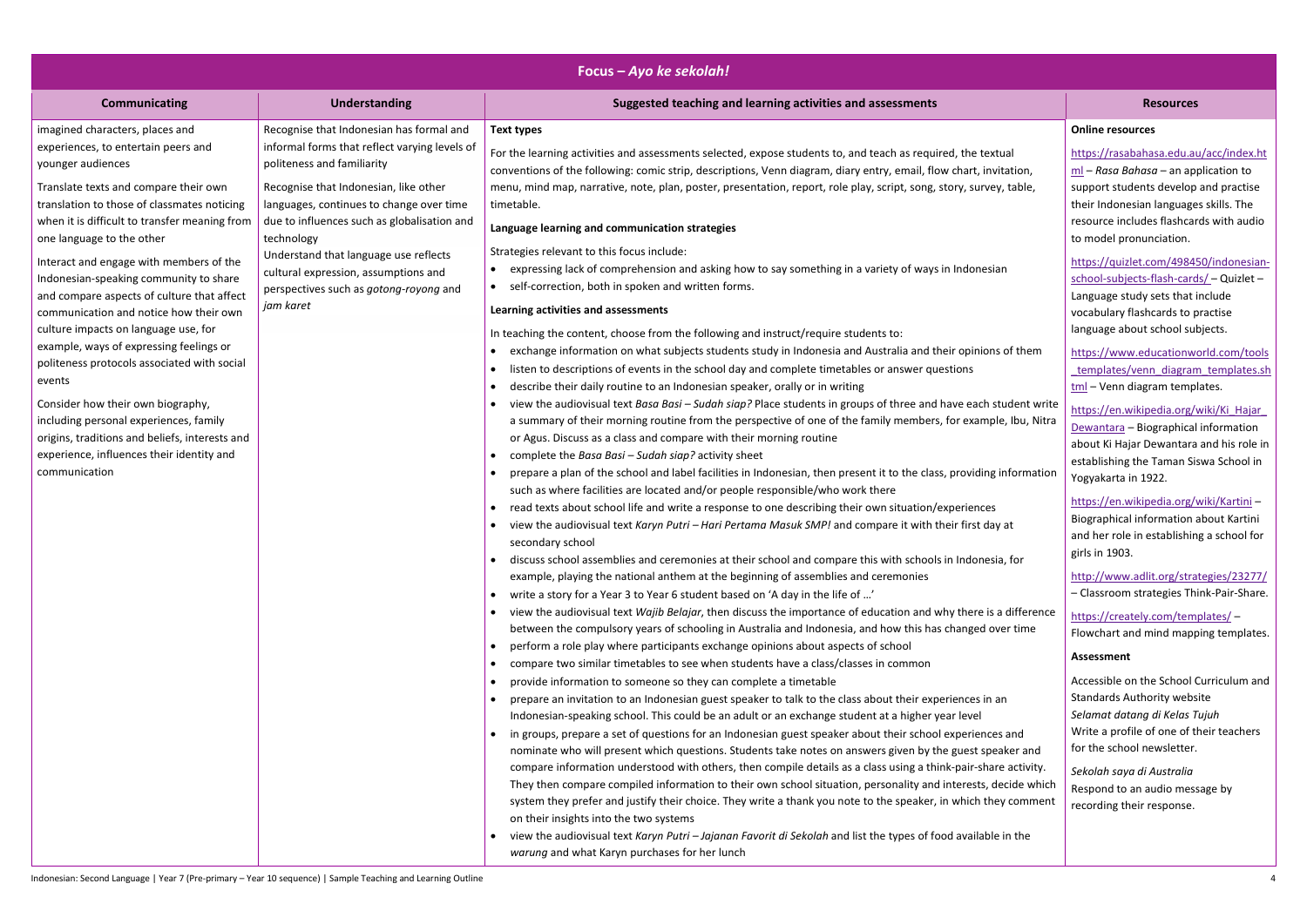| Focus – Ayo ke sekolah! |                      |                                                                                                                                                                                                                                                                                                                                                                                                                                                                                                                                                                                                                                                                                                                                                                                                                                                                                                                                                                                                                                                                                                                                                                                                                                                                                                                                                                                                                                                                                                                                                                                                                                                                                                                                                                                                                                                                                                                                                                                                                                                                                                                                                                                                                                                                                                                     |                  |  |
|-------------------------|----------------------|---------------------------------------------------------------------------------------------------------------------------------------------------------------------------------------------------------------------------------------------------------------------------------------------------------------------------------------------------------------------------------------------------------------------------------------------------------------------------------------------------------------------------------------------------------------------------------------------------------------------------------------------------------------------------------------------------------------------------------------------------------------------------------------------------------------------------------------------------------------------------------------------------------------------------------------------------------------------------------------------------------------------------------------------------------------------------------------------------------------------------------------------------------------------------------------------------------------------------------------------------------------------------------------------------------------------------------------------------------------------------------------------------------------------------------------------------------------------------------------------------------------------------------------------------------------------------------------------------------------------------------------------------------------------------------------------------------------------------------------------------------------------------------------------------------------------------------------------------------------------------------------------------------------------------------------------------------------------------------------------------------------------------------------------------------------------------------------------------------------------------------------------------------------------------------------------------------------------------------------------------------------------------------------------------------------------|------------------|--|
| <b>Communicating</b>    | <b>Understanding</b> | Suggested teaching and learning activities and assessments                                                                                                                                                                                                                                                                                                                                                                                                                                                                                                                                                                                                                                                                                                                                                                                                                                                                                                                                                                                                                                                                                                                                                                                                                                                                                                                                                                                                                                                                                                                                                                                                                                                                                                                                                                                                                                                                                                                                                                                                                                                                                                                                                                                                                                                          | <b>Resources</b> |  |
|                         |                      | • compare lunchtime foods in Indonesian and Australian schools and create a Venn diagram of the results<br>imagine they are one of the last in line at the canteen at lunchtime and most of their favourite foods have<br>already been sold. Students act out the scene at the canteen for their classmates as they interact with the seller<br>to purchase some items<br>develop a presentation of school activities they do for each hourly timeslot after school each day and then<br>discuss when to meet their partner and/or invite and convince them to join in the activity<br>listen to texts related to school life and complete a table which summarises the activities<br>survey classmates regarding time spent on aspects of daily routine and present information visually in a poster<br>to enable discussion as a class<br>write an email to an Indonesian speaker describing a typical school day in Australia<br>read a text of someone's schooling history and summarise it. Students represent their own schooling history<br>graphically, such as in a flowchart or mind map, and then practise describing it orally in simple terms with a<br>partner, for example, Saya mulai sekolah di Taman kanak-kanak di Margaret River. Saya senang karena<br>pelajarannya mudah dan menarik. Sesudah itu saya masuk sekolah dasar di Bunbury<br>write a description of their schooling history for reading at a later stage, for example, in a subsequent year of<br>Indonesian studies. Alternatively, the descriptions could be read aloud to the class and everyone could guess<br>whose description it is<br>make a list of rules for their ideal school, including dos and don'ts<br>individually translate a text(s) describing a person's school experience and compare their translation to<br>someone else's<br>read and design a comic strip based on a text about after school activities<br>design a comic strip based on a day at school<br>read a text based on a day at school and respond to questions about it in English<br>respond to a text about a day at school by creating a role play based on (a section of) it<br>design a poster listing the extra-curricular activities available at school, including information on what they will<br>learn by attending the activity. |                  |  |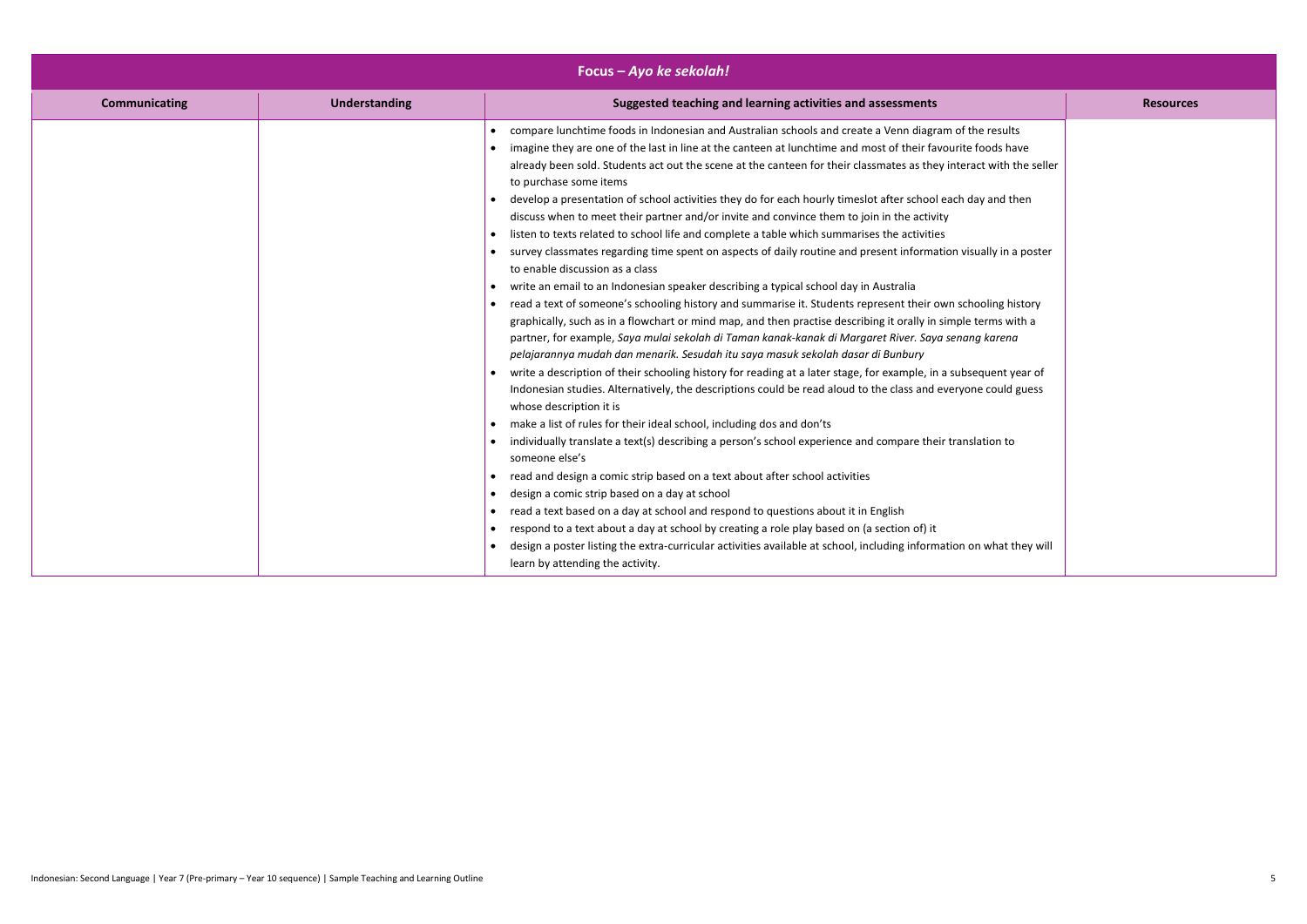| <b>Focus - Ucapan Selamat!</b>                                                                                                                                                                                                                                                                                                                                                                                                                                                                                                                                                                                                                                                                                                                        |                                                                                                                                                                                                                                                                                                                                                                                                                                                                                                                                                                                                               |                                                                                                                                                                                                                                                                                                                                                                                                                                                                                                                                                                                                                                                                                                                                                                                                                                                                                                                                                                                                                                                                                                                                                                                                                                                                                                                                                                                                                                                                                                                                                                                                        |                                                                                                                                                                                                                                                                                                                                                                                                                                                                                                                     |  |
|-------------------------------------------------------------------------------------------------------------------------------------------------------------------------------------------------------------------------------------------------------------------------------------------------------------------------------------------------------------------------------------------------------------------------------------------------------------------------------------------------------------------------------------------------------------------------------------------------------------------------------------------------------------------------------------------------------------------------------------------------------|---------------------------------------------------------------------------------------------------------------------------------------------------------------------------------------------------------------------------------------------------------------------------------------------------------------------------------------------------------------------------------------------------------------------------------------------------------------------------------------------------------------------------------------------------------------------------------------------------------------|--------------------------------------------------------------------------------------------------------------------------------------------------------------------------------------------------------------------------------------------------------------------------------------------------------------------------------------------------------------------------------------------------------------------------------------------------------------------------------------------------------------------------------------------------------------------------------------------------------------------------------------------------------------------------------------------------------------------------------------------------------------------------------------------------------------------------------------------------------------------------------------------------------------------------------------------------------------------------------------------------------------------------------------------------------------------------------------------------------------------------------------------------------------------------------------------------------------------------------------------------------------------------------------------------------------------------------------------------------------------------------------------------------------------------------------------------------------------------------------------------------------------------------------------------------------------------------------------------------|---------------------------------------------------------------------------------------------------------------------------------------------------------------------------------------------------------------------------------------------------------------------------------------------------------------------------------------------------------------------------------------------------------------------------------------------------------------------------------------------------------------------|--|
| <b>Communicating</b>                                                                                                                                                                                                                                                                                                                                                                                                                                                                                                                                                                                                                                                                                                                                  | <b>Understanding</b>                                                                                                                                                                                                                                                                                                                                                                                                                                                                                                                                                                                          | Suggested teaching and learning activities and assessments                                                                                                                                                                                                                                                                                                                                                                                                                                                                                                                                                                                                                                                                                                                                                                                                                                                                                                                                                                                                                                                                                                                                                                                                                                                                                                                                                                                                                                                                                                                                             | <b>Resources</b>                                                                                                                                                                                                                                                                                                                                                                                                                                                                                                    |  |
| Initiate and participate in spoken and<br>written interactions with peers and known<br>adults, using rehearsed descriptive and<br>expressive language to talk about, give<br>opinions, share thoughts and feelings on<br>people, social events and school<br>experiences, for example, Saya belajar<br>bahasa Inggris.; Guru yang ideal, bersifat<br>pandai, rajin dan humoris.; Bagaimana<br>pesta hari ulang tahun dia?; Makanan di<br>kantin sekolah enak sekali.; Mudah-<br>mudahan tahun ini sekolah kita juara<br>pertandingan antar sekolah.; Maaf, saya<br>tidak bisa datang ke pesta malam ini.; Saya<br>belum pernah pergi ke Bali sedangkan<br>teman saya sering ke sana.; Seragam<br>sekolah saya tahun ini berbeda dengan<br>tahun lalu. | Notice how stress works in polysyllabic<br>words such as mendengarkan, melakukan,<br>pekerjaan, perumahan, dibandingkan,<br>kemauan, kesamaan and notice the use of<br>intonation in subject-focus sentences<br>Extend knowledge of context-related<br>vocabulary and additional elements of<br>grammar, including:<br>describing qualities of people using<br>adjectives of character and<br>appearance, for example, setia, keren,<br>sabar, optimis<br>creating nouns, for example, makan-<br>an, minum-an, masak-an, baca-an<br>describing actions using me-verbs, for<br>example, Saya mau merayakan HUT | Students exchange information, give opinions, share thoughts and feelings on social events at home: celebrating<br>a birthday or family occasion, having a sleepover, themed party or barbeque. They plan events for Idul Fitri,<br>Christmas and New Year and send invitations, negotiate the purchase of gifts, and learn aspects of table etiquette.<br><b>Teaching</b><br>Teach and reinforce with students vocabulary and grammatical elements associated with:<br>giving directions to a person's house, for example, Rumah saya ada di Jalan Solo. Ke rumah saya, ikuti jalan ini,<br>pada belokan ketiga ke kiri, belok kiri. Rumah saya ada disebelah kanan jalan.<br>a sleepover, themed party or barbeque, for example, Datanglah ke rumah saya untuk merayakan ulang tahun<br>saya.; Apakah kamu bisa datang ke rumah saya pada Sabtu malam? Kalau bisa, tolong bawa kue coklat!<br>Sayang, saya tidak bisa datang karena Sabtu malam ada acara lain.<br>ideas for suitable Christmas/birthday gifts, for example, Kami akan membeli hadiah apa untuk Nina? Apakah<br>Kamu punya ide hadiah ulang tahun apa untuk Nina? Saya sudah beli kado ulang tahun Nina kemarin. Saya<br>akan memberikan dia ; Kalung karena lebih praktis dari pada gelang.<br>discussing food and drink customs at social events, for example, Pada saat Idul Fitri biasanya keluarga saya<br>makan ketupat, rendang, gulai, opor ayam dan lodeh.; Ibu saya masak nasi kuning untuk hari ulang tahun<br>saya.; Pada hari natal orang Kristen pergi ke gereja dan menyanyi lagu Natal.; Ketupat adalah makanan khas | <b>Audiovisual texts</b><br>https://www.youtube.com/watch?v=an<br>OP WSsqkI - Selamat Ulang Tahun &<br>Panjang Umurnya.<br>https://app.education.nsw.gov.au/r<br>ap/resource/access/9b8267fc-2c8a-<br>497a-b85c-7d37784c98b5/1 - Basa<br>Basi - Suka Pizza? - Find out what<br>happens when Melissa and Endah<br>decide to order pizza.<br>https://www.youtube.com/watch?<br>v=wDWGu6 y og - Ayah Kaklna<br>Pulang di Hari Lebaran Idul Fitri  <br>Kartun [2019] #16 KAKINA - Find<br>out how Kakina and her family |  |
| Engage in tasks and activities that involve<br>planning such as hosting an Indonesian<br>class or visitor, an excursion to an<br>Indonesian restaurant, the cinema or a<br>music concert considering options, inviting,<br>negotiation of arrangements and solving<br>problems, for example, Mau makan apa?;<br>Kita pergi ke mana?; Hari apa yang paling<br>baik?<br>Access and summarise key information and<br>supporting details from texts related to<br>aspects of their personal and social worlds<br>Organise and present information and<br>ideas on texts related to aspects of their<br>personal and social worlds, using                                                                                                                  | seeking information using a range of<br>$\bullet$<br>question words, for example,<br>Bagaimana?; Di mana?; Apakah?;<br>Kapan?; Mengapa?; Sudah pernah?<br>adding further information using<br>embedded clauses with yang<br>accepting or declining invitations, for<br>example, mau ikut, maaf, sayang<br>well-wishing, for example, mudah-<br>mudahan, semoga<br>describing state of actions, for<br>$\bullet$<br>example, sudah, belum, pernah<br>making comparisons, for example,<br>$\bullet$<br>sedangkan and indicating similarities<br>and differences, for example, berbeda,<br>sama dengan           | pada Hari Lebaran.<br>Discuss with students:<br>• appropriate behaviour when visiting an Indonesian home, for example, shaking hands, removing shoes before<br>entering the house, waiting until being invited to eat or drink, showing respect to elders, using their right thumb<br>to point at things<br>how to answer the phone<br>Indonesian table etiquette, for example, eating with a spoon and a fork or with the right hand only, waiting to<br>be invited to eat, or praying before eating<br>• stereotypes relating to eating habits, values and/or experiences during celebrations/commemorations in<br>Australia and Indonesia<br>significance of and customs associated with Indonesian holidays, for example, Hari Kemerdekaan, religious<br>holidays, for example, Hari Raya Idul Fitri, Hari Natal, Paskah and Jumat Agung<br>gotong royong, the significance of and the types of activities undertaken by communities in Indonesia, for<br>example, maintaining irrigation to rice paddies or building a house of worship in a village. Compare this to<br>making pouches for orphaned Australian animals following bushfires.                                                                                                                                                                                                                                                                                                                                                                                                                                                      | celebrate Hari Lebaran Idul Fitri.<br><b>Online resources</b><br>https://id.wikipedia.org/wiki/Hari lib<br>ur_nasional_di_Indonesia - List of<br>public holidays in Indonesia.<br>https://en.wikipedia.org/wiki/Etiquet<br>te in Indonesia - Etiquette in<br>Indonesia.<br>https://en.wikipedia.org/wiki/Comm<br>unal work#Indonesia - Communal<br>work - Provides information on<br>gotong royong in Indonesia.                                                                                                    |  |
| descriptive and expressive language and<br>modes of presentation to suit different<br>audiences and contexts<br>Translate texts and compare their own<br>translation to those of classmates noticing<br>when it is difficult to transfer meaning from<br>one language to the other<br>Interact and engage with members of the<br>Indonesian-speaking community to share<br>and compare aspects of culture that affect                                                                                                                                                                                                                                                                                                                                 | Continue to build a metalanguage to<br>describe grammatical concepts and to<br>organise learning resources<br>Recognise that Indonesian has formal and<br>informal forms that reflect varying levels of<br>politeness and familiarity<br>Recognise that Indonesian, like other<br>languages, continues to change over time                                                                                                                                                                                                                                                                                    | <b>Text types</b><br>For the learning activities and assessments selected, expose students to, and teach as required, the textual<br>conventions of the following: advertisement, audiovisual text, card, conversation, email, invitation, letter, list,<br>message, poster, role play, script, song, survey.<br>Language learning and communication strategies<br>Strategies relevant to this focus include:<br>• cooperating and collaborating with others to solve a problem<br>using graphic organisers, for example, PMI charts and diagrams, to prepare and organise spoken and/or written<br>texts.                                                                                                                                                                                                                                                                                                                                                                                                                                                                                                                                                                                                                                                                                                                                                                                                                                                                                                                                                                                             |                                                                                                                                                                                                                                                                                                                                                                                                                                                                                                                     |  |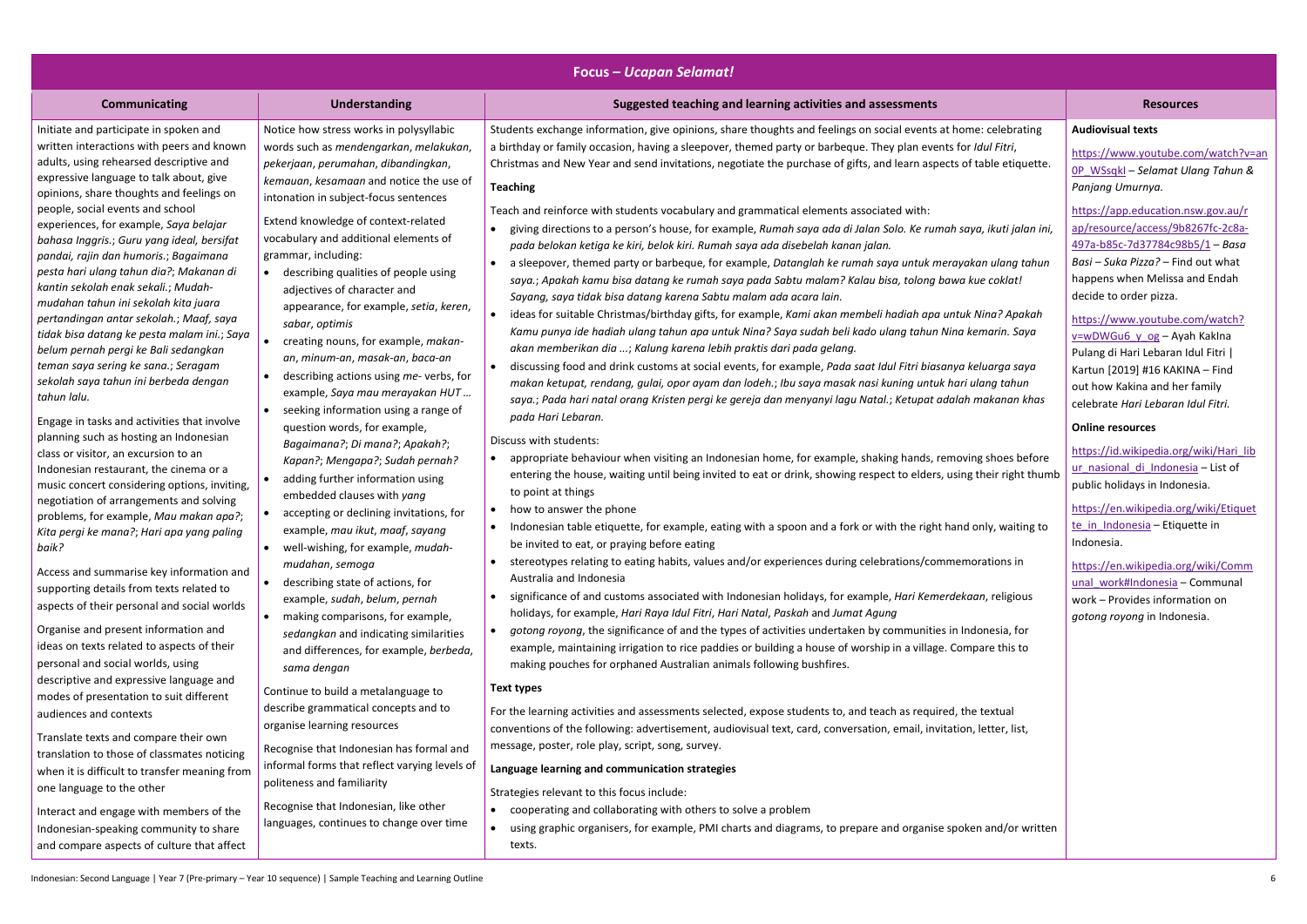| <b>Communicating</b><br><b>Understanding</b><br>Suggested teaching and learning activities and assessments<br>communication and notice how their own<br>due to influences such as globalisation and<br>Learning activities and assessments<br>culture impacts on language use, for<br>technology<br>In teaching the content, choose from the following and instruct/require students to:<br>example, ways of expressing feelings or<br>Understand that language use reflects<br>listen to, learn and participate in Indonesian songs for special days, for example, Selamat Ulang Tahun and<br>politeness protocols associated with social<br>cultural expression, assumptions and<br>Panjang Umurnya<br>events<br>perspectives, for example, gotong-royong<br>give and respond to spoken invitations and messages to attend a social event<br>and jam karet<br>Consider how their own biography,<br>role play telephoning a friend and inviting them to a celebration at their home<br>including personal experiences, family<br>write an invitation/email to a friend and/or adult regarding a celebration at home, providing the date and time,<br>origins, traditions and beliefs, interests and<br>directions to get their house, what to bring and wear, and requesting a reply<br>experience, influences their identity and<br>reply to an invitation, stating whether they can come or not and provide additional details, such as a request for<br>communication<br>directions to a house or excuse or reason for non-attendance<br>reflect on how history and beliefs are embedded in a culture's civil and religious holidays and customs<br>read or listen to texts related to food and drink customs in Indonesia and Australia and present the information<br>in a visual format<br>conduct a class survey of favourite foods<br>discuss the most popular foods served at celebrations like Christmas, Idul Fitri and birthday parties<br>view an audiovisual imaginative text about Christmas or Idul Fitri and discuss aspects used to engage audiences,<br>and order sentences in Indonesian to reflect the narrative in the story. In groups of 2-3, write a script of part of<br>the audiovisual text, imagining what the characters are saying; perform this for the class or a younger group<br>design an advertisement/poster for a themed school event<br>discuss stereotypical Australian values and experiences at holiday times, as depicted in the media at times such<br>$\bullet$<br>as Australia Day and Christmas. Students then reflect on how 'typical' their family is and the reasons for this<br>write a letter to an Indonesian speaker, providing information about their birthday celebrations, school holidays<br>and favourite holiday, and/or customs for civic and/or religious holidays in Australia<br>listen to a conversation, take notes and write the email or invitation that came before, for example, a<br>conversation in a restaurant, cinema or museum with 'clues' about participants' names, dates and times and<br>meeting place. Students make up any missing information<br>view a number of possible presents, the associated prices, and descriptions of people and their interests and | <b>Focus - Ucapan Selamat!</b> |  |  |                  |
|-------------------------------------------------------------------------------------------------------------------------------------------------------------------------------------------------------------------------------------------------------------------------------------------------------------------------------------------------------------------------------------------------------------------------------------------------------------------------------------------------------------------------------------------------------------------------------------------------------------------------------------------------------------------------------------------------------------------------------------------------------------------------------------------------------------------------------------------------------------------------------------------------------------------------------------------------------------------------------------------------------------------------------------------------------------------------------------------------------------------------------------------------------------------------------------------------------------------------------------------------------------------------------------------------------------------------------------------------------------------------------------------------------------------------------------------------------------------------------------------------------------------------------------------------------------------------------------------------------------------------------------------------------------------------------------------------------------------------------------------------------------------------------------------------------------------------------------------------------------------------------------------------------------------------------------------------------------------------------------------------------------------------------------------------------------------------------------------------------------------------------------------------------------------------------------------------------------------------------------------------------------------------------------------------------------------------------------------------------------------------------------------------------------------------------------------------------------------------------------------------------------------------------------------------------------------------------------------------------------------------------------------------------------------------------------------------------------------------------------------------------------------------------------------------------------------------------------------------------------------------------------------------------------------------------------------------------------------------------------------------------------------------------------------------------------------------------------------------------------------------------------------------------------------------------------------------------------------------------------------------------|--------------------------------|--|--|------------------|
|                                                                                                                                                                                                                                                                                                                                                                                                                                                                                                                                                                                                                                                                                                                                                                                                                                                                                                                                                                                                                                                                                                                                                                                                                                                                                                                                                                                                                                                                                                                                                                                                                                                                                                                                                                                                                                                                                                                                                                                                                                                                                                                                                                                                                                                                                                                                                                                                                                                                                                                                                                                                                                                                                                                                                                                                                                                                                                                                                                                                                                                                                                                                                                                                                                                       |                                |  |  | <b>Resources</b> |
| decide which present/s would be most appreciated. Students propose other suitable presents and the class<br>determines a 'definitive' list. Students might also be given a limited amount to spend, from which they have to<br>provide every person with a gift.                                                                                                                                                                                                                                                                                                                                                                                                                                                                                                                                                                                                                                                                                                                                                                                                                                                                                                                                                                                                                                                                                                                                                                                                                                                                                                                                                                                                                                                                                                                                                                                                                                                                                                                                                                                                                                                                                                                                                                                                                                                                                                                                                                                                                                                                                                                                                                                                                                                                                                                                                                                                                                                                                                                                                                                                                                                                                                                                                                                      |                                |  |  |                  |

|                                                       | <b>Resources</b> |
|-------------------------------------------------------|------------------|
| ahun and                                              |                  |
| date and time,                                        |                  |
| s a request for                                       |                  |
| :oms<br>e information                                 |                  |
| S<br>age audiences,<br>cript of part of<br>nger group |                  |
| at times such<br>ons for this<br>chool holidays       |                  |
| le, a<br>d times and                                  |                  |
| terests and<br>d the class<br>they have to            |                  |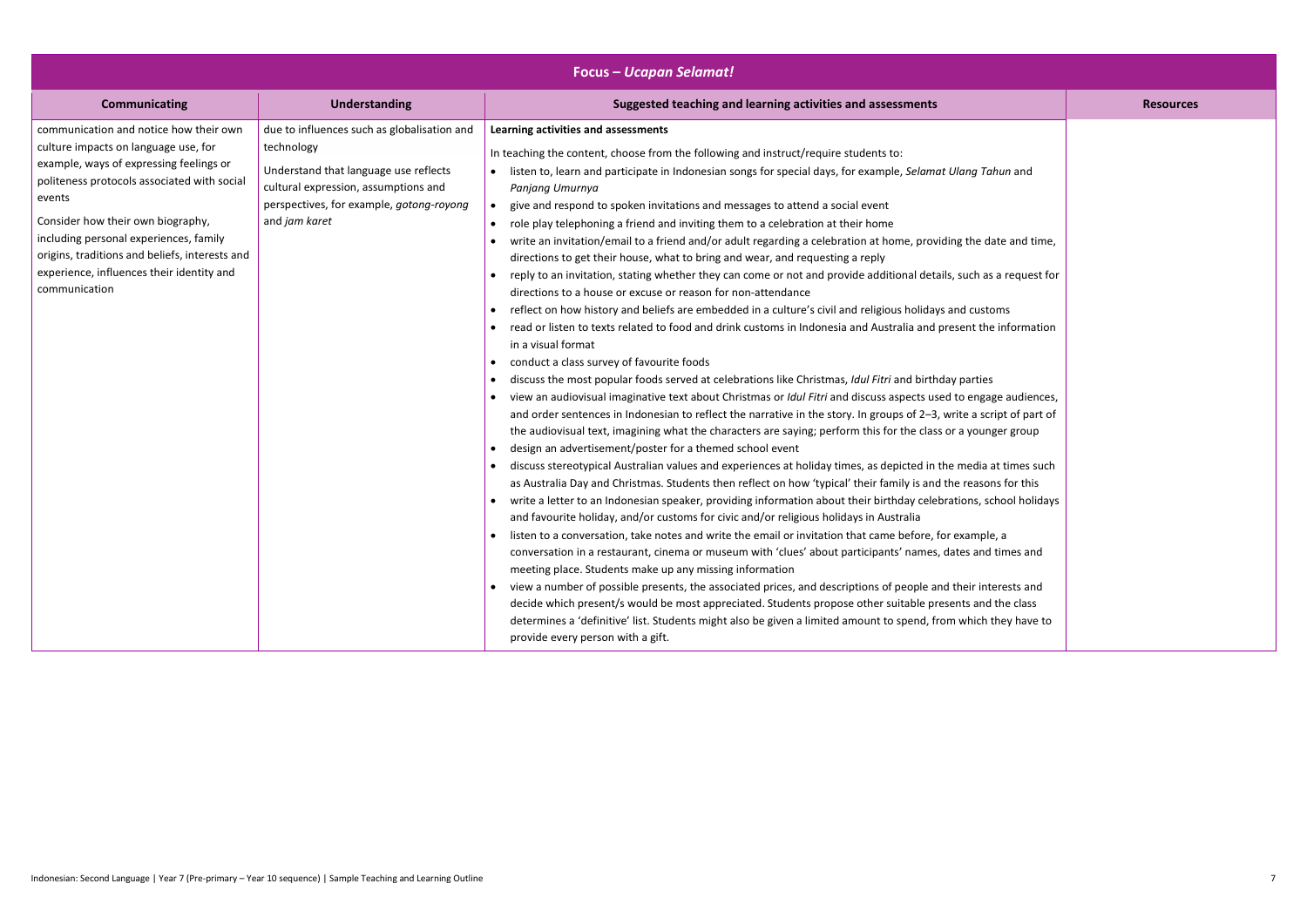| <b>Focus - Akhir Minggu</b>                                                                                                                                                                                                                                                                                                                                                                                                                                                                                                                                                                                                                        |                                                                                                                                                                                                                                                                                                                                                                                                                                                                                                                                                                     |                                                                                                                                                                                                                                                                                                                                                                                                                                                                                                                                                                                                                                                                                                                                                                                                                                                                                                                                                                                                                                                                                                                                                                                                                                                                                  |                                                                                                                                                                                                                                                                                                                                                                                                                                                                                          |  |
|----------------------------------------------------------------------------------------------------------------------------------------------------------------------------------------------------------------------------------------------------------------------------------------------------------------------------------------------------------------------------------------------------------------------------------------------------------------------------------------------------------------------------------------------------------------------------------------------------------------------------------------------------|---------------------------------------------------------------------------------------------------------------------------------------------------------------------------------------------------------------------------------------------------------------------------------------------------------------------------------------------------------------------------------------------------------------------------------------------------------------------------------------------------------------------------------------------------------------------|----------------------------------------------------------------------------------------------------------------------------------------------------------------------------------------------------------------------------------------------------------------------------------------------------------------------------------------------------------------------------------------------------------------------------------------------------------------------------------------------------------------------------------------------------------------------------------------------------------------------------------------------------------------------------------------------------------------------------------------------------------------------------------------------------------------------------------------------------------------------------------------------------------------------------------------------------------------------------------------------------------------------------------------------------------------------------------------------------------------------------------------------------------------------------------------------------------------------------------------------------------------------------------|------------------------------------------------------------------------------------------------------------------------------------------------------------------------------------------------------------------------------------------------------------------------------------------------------------------------------------------------------------------------------------------------------------------------------------------------------------------------------------------|--|
| <b>Communicating</b>                                                                                                                                                                                                                                                                                                                                                                                                                                                                                                                                                                                                                               | <b>Understanding</b>                                                                                                                                                                                                                                                                                                                                                                                                                                                                                                                                                | Suggested teaching and learning activities and assessments                                                                                                                                                                                                                                                                                                                                                                                                                                                                                                                                                                                                                                                                                                                                                                                                                                                                                                                                                                                                                                                                                                                                                                                                                       | <b>Resources</b>                                                                                                                                                                                                                                                                                                                                                                                                                                                                         |  |
| Initiate and participate in spoken and<br>written interactions with peers and known<br>adults, using rehearsed descriptive and<br>expressive language to talk to give<br>opinions, share thoughts and feelings on<br>people, social events and school<br>experiences, for example, Saya belajar<br>bahasa Inggris.; Guru yang ideal, bersifat<br>pandai, rajin dan humoris.; Bagaimana<br>pesta hari ulang tahun dia?; Makanan di<br>kantin sekolah enak sekali.; Mudah-<br>mudahan tahun ini sekolah kita juara<br>pertandingan antar sekolah.; Maaf, saya<br>tidak bisa datang ke pesta malam ini.; Saya<br>belum pernah pergi ke Bali sedangkan | Notice how stress works in polysyllabic<br>words such as mendengarkan, melakukan,<br>pekerjaan, perumahan, dibandingkan,<br>kemauan, kesamaan and notice the use of<br>intonation in subject-focus sentences<br>Extend knowledge of context-related<br>vocabulary and additional elements of<br>grammar, including:<br>describing qualities of people using<br>adjectives of character and<br>appearance, for example, setia, keren,<br>sabar, optimis<br>creating nouns, for example, makan-<br>an, minum-an, masak-an, baca-an                                    | Students exchange information, give opinions, share thoughts and feelings on social events outside the home: going<br>to the cinema, a music concert or an Indonesian restaurant. They make arrangements about where and when to<br>meet, how to get there, what to bring, what to wear/not forget and discuss the weather. They negotiate what to<br>see and do, and participate in transactions at a café, warung or restaurant and on public transport.<br><b>Teaching</b><br>Teach and reinforce with students the vocabulary and grammatical elements associated with:<br>making arrangements to go to the cinema, for example, Apakah kamu mau ikut saya menonton film di bioskop<br>besok malam? Saya menonton film terakhir dengan  /di ; Film Rumah Merah Putih sangat menyenangkan.;<br>Saya lebih suka menonton film aksi daripada film romantis.; Kami pergi ke bioskop pada hari Sabtu.<br>giving opinions about a film, music or food, for example, Apakah kamu suka film drama atau komedi? Saya suka<br>sekali film aksi Java Heat.; Ario Bayu yang berperan sebagai polisi di film Java Heat ganteng sekali.; Makanan<br>Indonesia pedas tapi enak.<br>dining in a restaurant, for example, Kamu mau pesan apa? Saya mau makan rendang dan sayur lodeh.; Apakah | <b>Audiovisual texts</b><br>https://schoolsequella.det.nsw.edu.au/<br>file/9b8267fc-2c8a-497a-b85c-<br>7d37784c98b5/1/basa-<br>basi.zip/14504 02.htm - Basa basi -<br>Beli tiket - Josh and Eddie make<br>arrangements to see a cricket match<br>together.<br>https://schoolsequella.det.nsw.edu.a<br>u/file/9b8267fc-2c8a-497a-b85c-<br>7d37784c98b5/1/basa-<br>basi.zip/14504 03.htm - Basa-basi -<br>Akhir minggu - Two friends discuss                                               |  |
| teman saya sering ke sana.; Seragam<br>sekolah saya tahun ini berbeda dengan<br>tahun lalu.<br>Engage in tasks and activities that involve<br>planning such as hosting an Indonesian<br>class or visitor, an excursion to an<br>Indonesian restaurant, the cinema or a<br>music concert considering options, inviting,<br>negotiation of arrangements and solving<br>problems, for example, Mau makan apa?;<br>Kita pergi ke mana?; Hari apa yang paling<br>baik?<br>Access and summarise key information and<br>supporting details from texts related to<br>aspects of their personal and social worlds                                           | describing actions using me- verbs, for<br>example, Saya mau merayakan HUT<br>seeking information using a range of<br>question words, for example,<br>Bagaimana?; Di mana?; Apakah?;<br>Kapan?; Mengapa?; Sudah pernah?<br>adding further information using<br>embedded clauses with yang<br>accepting or declining invitations, for<br>example, mau ikut, maaf, sayang<br>describing state of actions, for<br>example, sudah, belum, pernah<br>making comparisons, for example,<br>sedangkan and indicating similarities<br>and differences, for example, berbeda, | kamu suka makanan pedas? Ibu saya suka ikan goreng dengan sambal dan lalapan.<br>making arrangements to go on an outing, such as to a restaurant, museum, cinema or picnic, for example, Saya<br>pergi ke bioskop tadi malam dan menonton ; Saya pergi ke restauran Indonesia pada hari Sabtu, saya makan<br>mie goreng dan minum teh panas.<br>public transport, for example, Apakah kamu mau naik bus ke kota?; Bagaimana caranya?<br>the weather, for example, Bagaimana cuaca hari ini? Hari ini panas.; Besok berawan.; Cuaca lebih enak di Perth<br>dari pada di Port Hedland pada musim panas.; Mari kita piknik di taman besok karena cuacanya akan cerah.<br>Discuss with students:<br>public transport systems in large Indonesian cities and compare them with systems in Australian cities<br>eating habits at home, food stalls/warung and restaurants in Indonesia and in Australia<br>weather and climate in Indonesia and the effects these have on, for example, lifestyle, clothing and buildings<br>$\bullet$<br>the Indonesian phrase jam karet and compare this with how Australians view the concept of time<br>Indonesian cinema and music stars.<br><b>Text types</b>                                                                                    | their weekend plans.<br><b>Online resources</b><br>https://kahoot.com/ - Kahoot! -<br>Teachers can use Kahoot, a game-based<br>learning platform, to make quizzes that<br>reinforce vocabulary and language<br>learning.<br>https://quizizz.com/admin/search/Indo<br>nesian - Quizizz is a learning platform<br>to make quizzes that reinforce<br>vocabulary and language learning.<br>https://quizlet.com/subject/Indonesian<br>$\angle$ - Quizlet - vocabulary and grammar<br>quizzes. |  |
| Respond to a range of imaginative texts by<br>expressing opinions about the themes and<br>key ideas, values and techniques used to<br>engage and entertain audiences                                                                                                                                                                                                                                                                                                                                                                                                                                                                               | sama dengan<br>Continue to build a metalanguage to<br>describe grammatical concepts and to<br>organise learning resources                                                                                                                                                                                                                                                                                                                                                                                                                                           | For the learning activities and assessments selected, expose students to, and teach as required, the textual<br>conventions of the following: advertisement, blog posting, card, diary entry, email, interview, invitation, letter, map,<br>menu, message, report, role play, script, skit, story, storybook, survey, table.<br>Language learning and communication strategies                                                                                                                                                                                                                                                                                                                                                                                                                                                                                                                                                                                                                                                                                                                                                                                                                                                                                                   | https://www.bbc.co.uk/sounds/play/p0<br>6ngv0c – What is Jam Karet? – A<br>journalist interviews several<br>Indonesians and foreigners in Jakarta<br>about jam karet.                                                                                                                                                                                                                                                                                                                    |  |
| Create and present simple individual and<br>shared imaginative texts that involve<br>imagined characters, places and<br>experiences, to entertain peers and<br>younger audiences<br>Translate texts and compare their own<br>translation to those of classmates noticing                                                                                                                                                                                                                                                                                                                                                                           | Understand the structures, conventions<br>and purpose associated with a range of<br>texts created for information exchange or<br>social interaction<br>Recognise that Indonesian has formal and<br>informal forms that reflect varying levels of<br>politeness and familiarity                                                                                                                                                                                                                                                                                      | Strategies relevant to this focus include:<br>explaining their understanding of a grammatical concept to someone else<br>skimming and scanning to locate key words.<br>Learning activities and assessments<br>In teaching the content, choose from the following and instruct/require students to:<br>choose, from a selection of invitations and/or advertisements to events, one they would like to attend and<br>explain why                                                                                                                                                                                                                                                                                                                                                                                                                                                                                                                                                                                                                                                                                                                                                                                                                                                  |                                                                                                                                                                                                                                                                                                                                                                                                                                                                                          |  |
|                                                                                                                                                                                                                                                                                                                                                                                                                                                                                                                                                                                                                                                    |                                                                                                                                                                                                                                                                                                                                                                                                                                                                                                                                                                     | participate in transactions at a warung (set up in the classroom)                                                                                                                                                                                                                                                                                                                                                                                                                                                                                                                                                                                                                                                                                                                                                                                                                                                                                                                                                                                                                                                                                                                                                                                                                |                                                                                                                                                                                                                                                                                                                                                                                                                                                                                          |  |